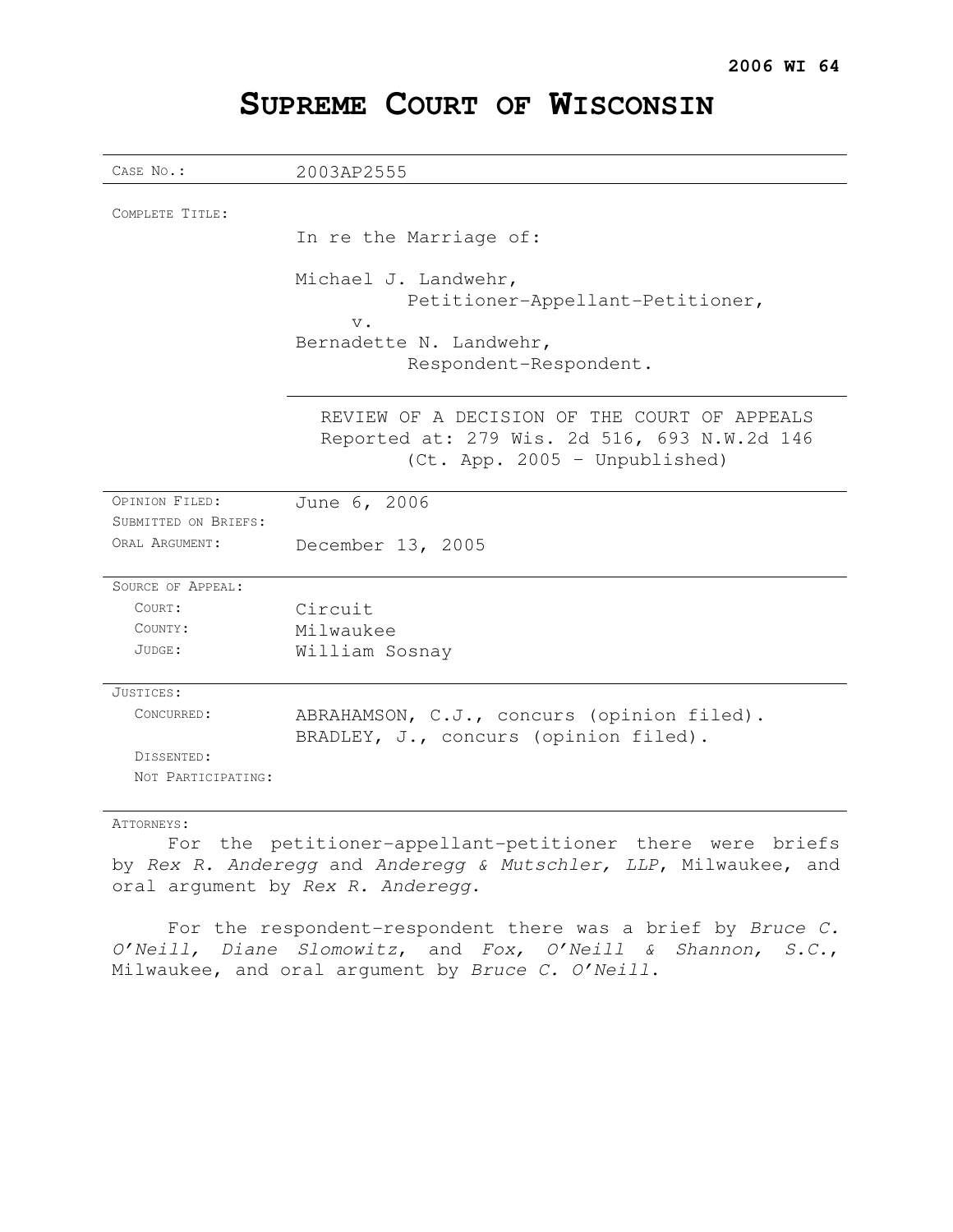# **2006 WI 64**

NOTICE

**This opinion is subject to further editing and modification. The final version will appear in the bound volume of the official reports.** 

**In re the Marriage of:** 

**Michael J. Landwehr,** 

 **Petitioner-Appellant-Petitioner,** 

 **v.** 

**Bernadette N. Landwehr,** 

 **Respondent-Respondent.** 

**FILED** 

**JUN 6, 2006** 

Cornelia G. Clark Clerk of Supreme Court

REVIEW of a decision of the Court of Appeals. Affirmed.

¶1 LOUIS B. BUTLER, JR., J. Michael Landwehr seeks review of an unpublished decision by the court of appeals affirming a decision of the Milwaukee County Circuit Court, the Honorable William Sosnay, that modified the physical placement schedule of his two children. The circuit court granted the modification for summer placement, but denied Michael's motion to modify physical placement during the school year. The court of appeals affirmed the circuit court's placement decision.

No. 2003AP2555 (L.C. No. 1999FA5277)

STATE OF WISCONSIN THE STATE OF WISCONSIN THE STATE OF STATE OF STATE OF STATE OF STATE OF STATE OF STATE OF STATE OF STATE OF STATE OF STATE OF STATE OF STATE OF STATE OF STATE OF STATE OF STATE OF STATE OF STATE OF STATE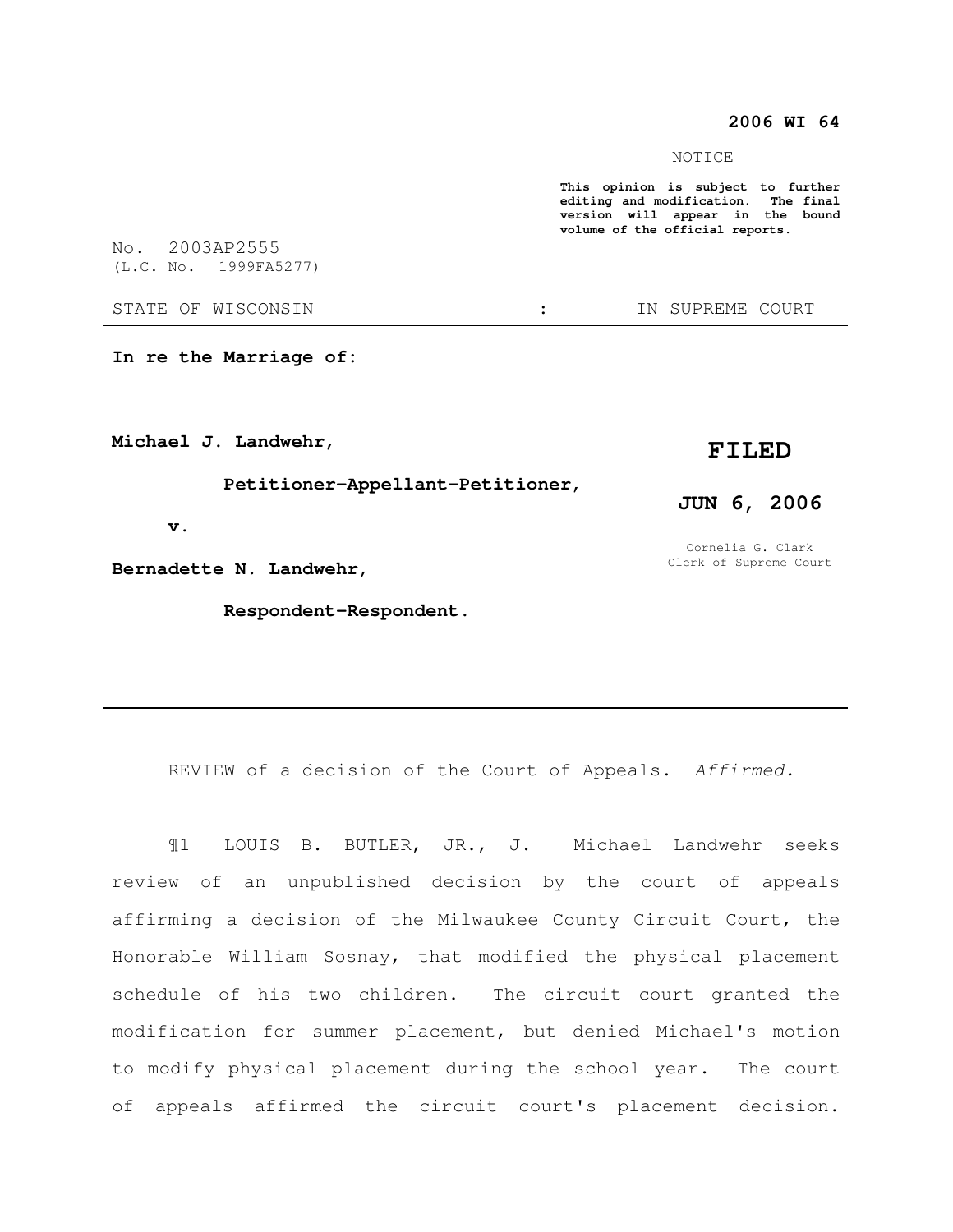Landwehr v. Landwehr, No. 2003AP2555, unpublished slip op. (Wis. Ct. App. January 27, 2005). $<sup>1</sup>$ </sup>

¶2 Michael Landwehr asks this court to find that under the particular facts of this case, the maximization language in Wis. Stat. § 767.24(4)(a)2. (2003-04)<sup>2</sup> mandates equal placement, and therefore requires reversal of the circuit court's placement decision for the school year. We disagree.

¶3 We conclude that Wis. Stat. § 767.24(4)(a)2. does not require a court to grant each parent equal placement if the court determines that the placement should be modified. We conclude, therefore, that in making modification determinations, the Wisconsin Statutes direct the circuit court to maximize the amount of time a child spends with his or her parents within an overall placement schedule, taking into account the best interests of the child, the presumption of the status quo under Wis. Stat. § 767.325(1) and (2), the general factors listed in Wis. Stat. § 767.24, and the particular factors listed under § 767.24(5)(am) when relevant to the child. Finally, because we determine that the circuit court properly exercised its discretion in retaining the existing school year placement and

 $\overline{a}$ 

 $1$  Along with appealing the circuit court's order modifying his placement, Michael also appealed the court's order denying his motion for a reduction in child support payments. Landwehr v. Landwehr, No. 2003AP2555, unpublished slip op., ¶1, (Wis. Ct. App. January 27, 2005). The child support payments are not before this court.

All references to the Wisconsin Statutes are from 2003-04 unless otherwise noted.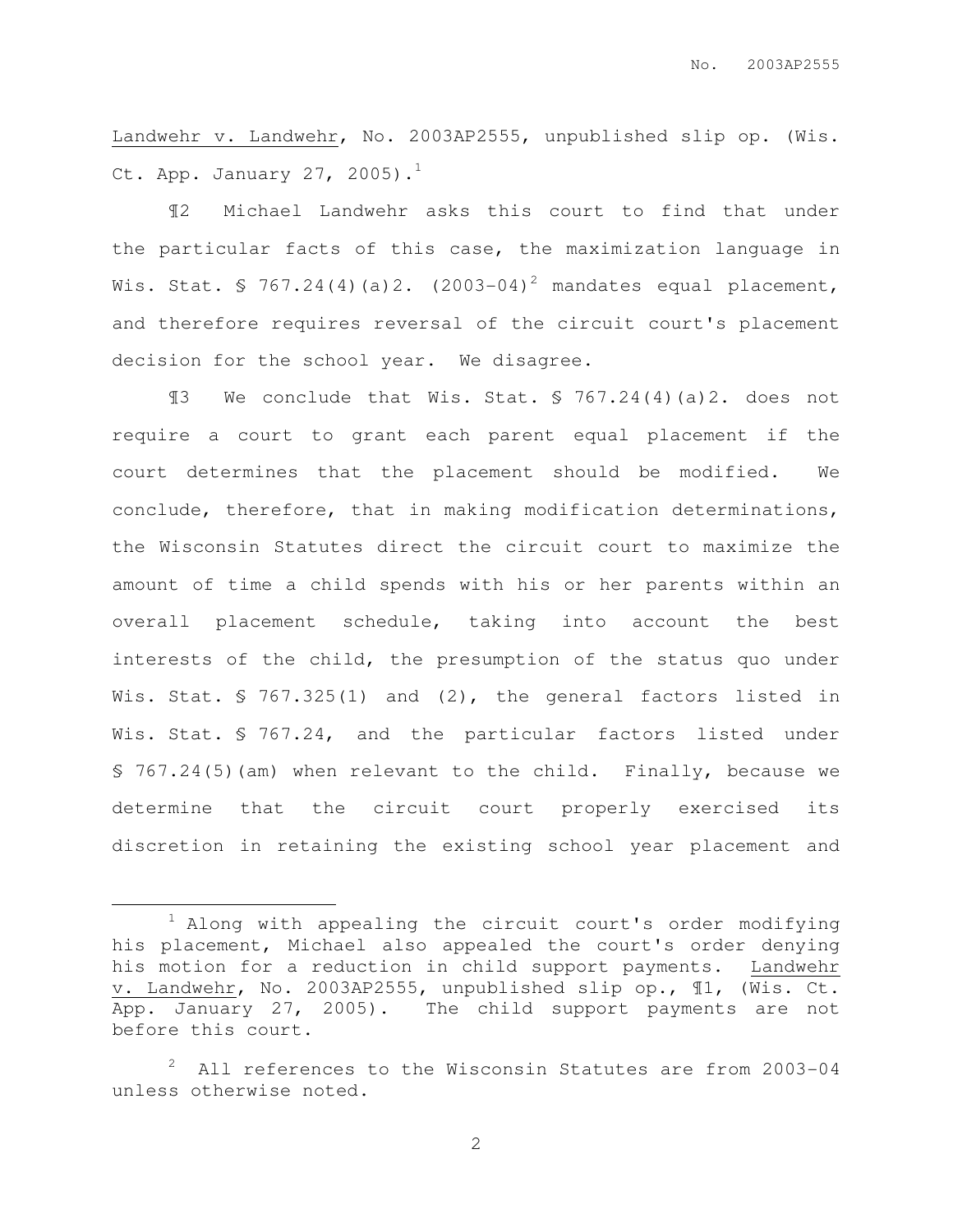increasing the children's placement with Michael during the summer months, we affirm the court of appeals.

I

¶4 The relevant facts are as follows. Michael and Bernadette were divorced on June 20, 2000. They had two children, born in May 1993 and January 1997. The children's placement schedule, established in the Marital Settlement Agreement, was based on the particular schedules of Michael and Bernadette at the time of their divorce.<sup>3</sup> Under the Marital Settlement Agreement, Michael and Bernadette agreed that the children's primary placement would be with Bernadette, with Michael having placement on Wednesday evenings, Thursday overnights, and every other weekend.

¶5 Shortly after the divorce, Michael stopped working at his then-existing place of employment, the Menasha Corporation, and started his own business, PackX, which became a competitor of Menasha Corporation. Michael's self-employment allowed him to work more flexible hours. Michael also moved within a few minutes of his children's school and the home where his children lived with Bernadette.

 $\overline{a}$ 

 $3$  When the children's placement was finalized, Michael was working at Menasha Corporation at least 45 hours per week. Michael was also required to travel for his job. Bernadette worked 16 hours per week as a registered nurse at Froedert Hospital.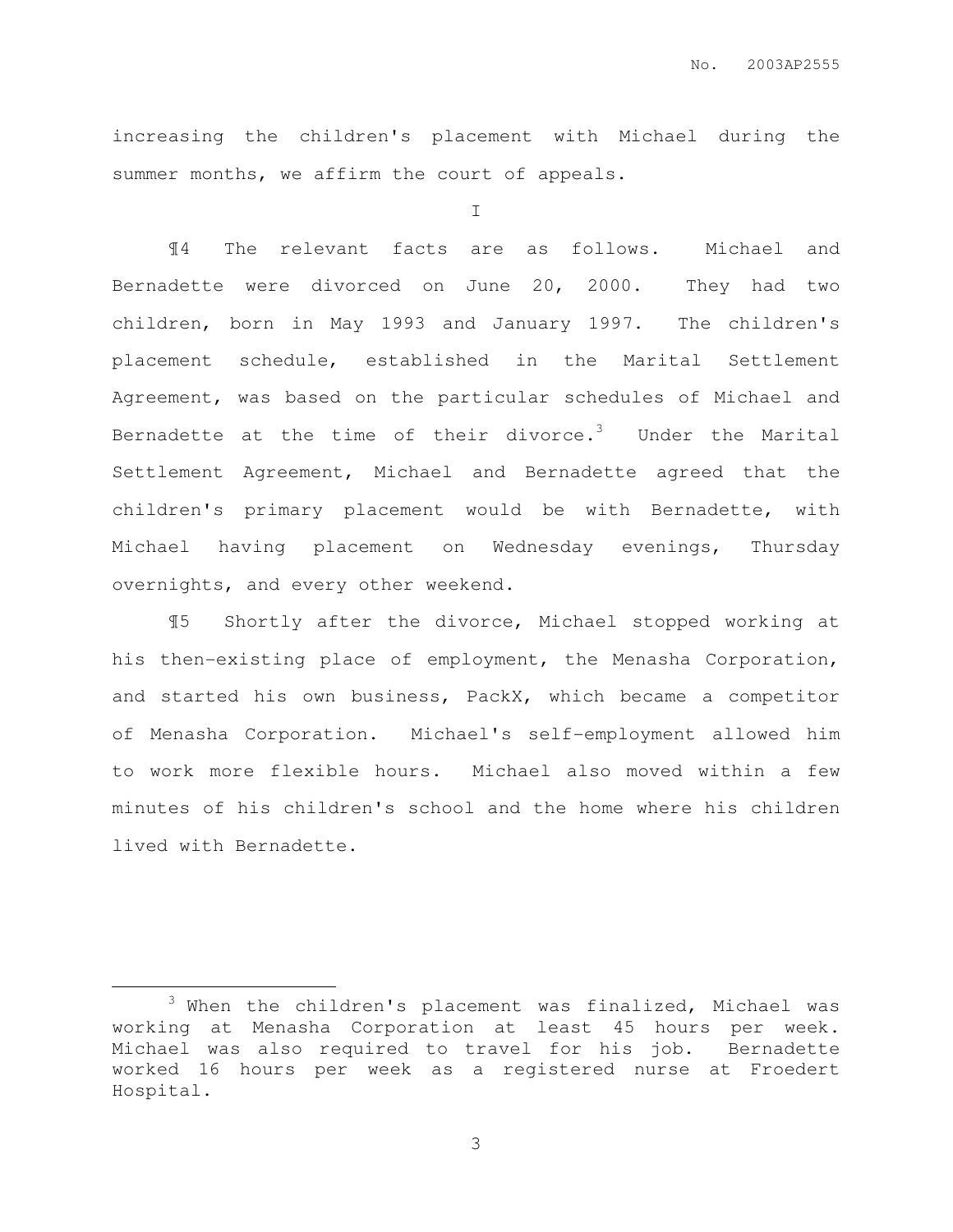¶6 On June 24, 2002, Michael petitioned the court to reduce his child support payments<sup>4</sup> and to modify the physical placement schedule. Michael sought equal placement of his children based on his reduced hours and the fact that he moved closer to the children and their school. The Family Court Commissioner certified the placement issue to the trial court on September 25, 2002. The circuit court heard testimony regarding the children's placement on February 24, 2003, and July 2, 2003. On July 11, 2003, the circuit court increased Michael's placement by ten nights in the summer, but kept the same placement schedule for the school year.<sup>5</sup> Michael appealed the trial court's order. The court of appeals affirmed the placement decision, concluding that Wis. Stat. § 767.24(4)(a)2. does not require, nor presume, equal placement. This court accepted review.

II

¶7 This case presents questions regarding the application of the Wisconsin Statutes to a parent's request for modification

 $\overline{a}$ 

<sup>&</sup>lt;sup>4</sup> In the Marital Settlement Agreement, Michael and Bernadette also agreed that Michael's child support payments for his children would be either \$1,800 or 25 percent of Michael's gross income, whichever was greater. The circuit court denied Michael's request to reduce his child support obligation. Landwehr, slip op., ¶11. The court of appeals reversed the trial court's child support decision and remanded for redetermination of the issue. Id., ¶1. Michael did not ask this court to review the child support issue, and it is therefore not relevant to our review.

 $5$  On August 21, 2003, the circuit court entered a written order memorializing its decision.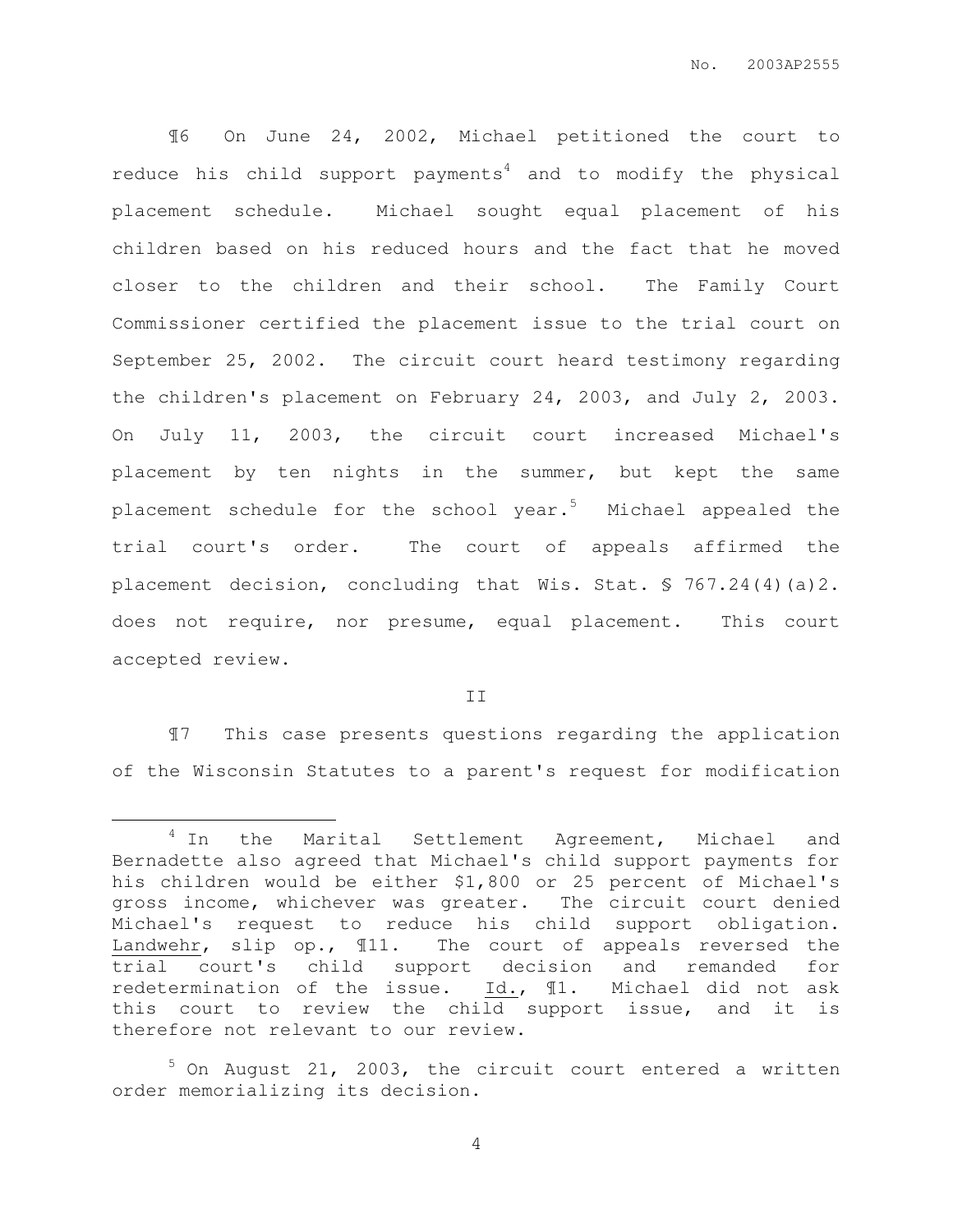of the children's placement schedule. We give deference to the circuit court's decisions regarding the modification of placement under an erroneous exercise of discretion standard of review, Andrew J. N. v. Wendy L. D., 174 Wis. 2d 745, 764, 498 N.W.2d 235 (1993),  $6$  and affirm the circuit court's decisions when

 $6$  In Hamachek v. Hamachek, 270 Wis. 194, 70 N.W.2d 595 (1955), this court announced that appellate courts should review circuit courts' child custody modification decisions under an erroneous exercise of discretion standard of review.

 $\overline{a}$ 

[T]he matter of the custody of children in divorce actions is a matter peculiarly within the jurisdiction of the trial court, who has seen the parties, had an opportunity to observe their conduct, and is in much better position to determine where the best interests of the child lie than is an appellate court.

Id. at 202 (quoting Adams v. Adams, 178 Wis. 522, 525, 190 N.W. 359 (1922)).

Subsequent to this court's decision in Hamachek, the Wisconsin Legislature significantly amended the statutes governing modification decisions. In Andrew J. N., this court examined whether the erroneous exercise of discretion remained the proper standard of review even though the statutes had been significantly revised. This court concluded that the rationale from Hamachek applied to modification decisions under Wis. Stat.  $$767.325(1)(a)$  by the circuit court even though the law had been amended.

We conclude that the decision to modify custody and placement under sec. 767.325(1)(a), Stats., is within the trial court's discretion. It will not be disturbed unless the trial court erroneously exercises that discretion.

Andrew J. N. v. Wendy L. D., 174 Wis. 2d 745, 764, 498 N.W.2d 235 (1993).

We similarly conclude that the erroneous exercise of discretion is the proper standard of review for a circuit court's modification decision under Wis. Stat. § 767.325(1)(b).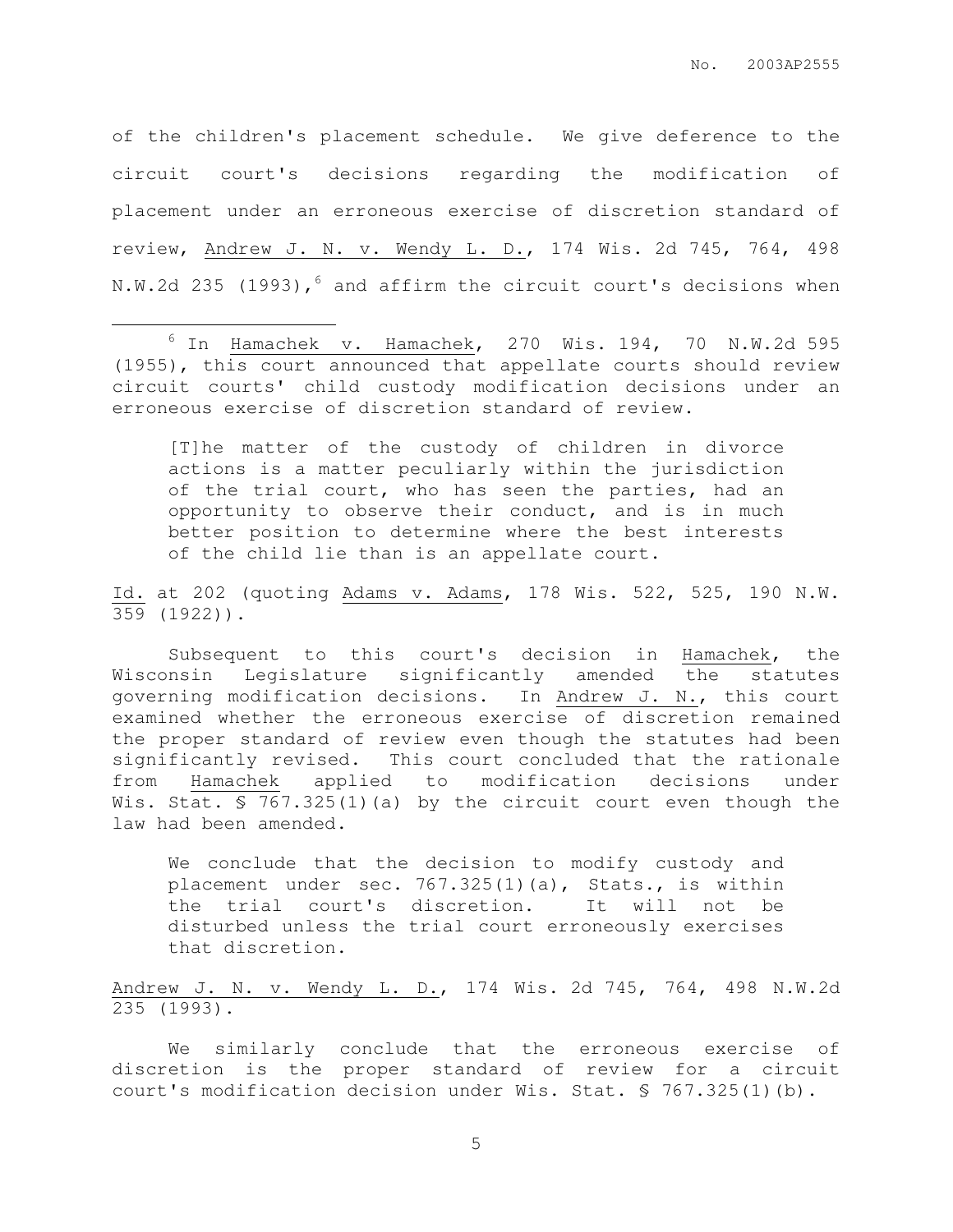the court applies the correct legal standard and reaches a reasonable result. Id. at 766; Hughes v. Hughes, 223 Wis. 2d 111, 119-20, 588 N.W.2d 346 (Ct. App. 1998).

¶8 Whether the circuit court has applied the correct legal standard is a question of law reviewed de novo. J.A.L. v. State, 162 Wis. 2d 940, 962, 471 N.W.2d 493 (1991) (citation omitted). See also Kenyon v. Kenyon, 2004 WI 147, ¶11, 277 Wis. 2d 47, 690 N.W.2d 251; State v. Stenklyft, 2005 WI 71, ¶7, 281 Wis. 2d 484, 697 N.W.2d 769 (citation omitted).

¶9 This case presents a question of statutory interpretation, which we review de novo. State v. Reed, 2005 WI 53, ¶13, 280 Wis. 2d 68, 695 N.W.2d 315. The purpose of statutory interpretation is to give the statute its full, proper, and intended effect. Id. (citations omitted). We begin with the statute's language because it is assumed that the legislature's intent is expressed in the words it used. State ex rel. Kalal v. Dane County Circuit Court, 2004 WI 58, ¶45, 271 Wis. 2d 633, 681 N.W.2d 110. We refrain from interpreting statutory language in isolation and interpret the language in the context in which it is used in order to avoid absurd or unreasonable results. Id., ¶46. In addition, when the plain wording of a statute unambiguously evinces the legislative intent, this court may examine the legislative history to support our reading of the plain meaning of the statute. Wis. Citizens Concerned for Cranes & Doves v. DNR, 2004 WI 40, ¶8, 270 Wis. 2d 318, 677 N.W.2d 612 (citations omitted).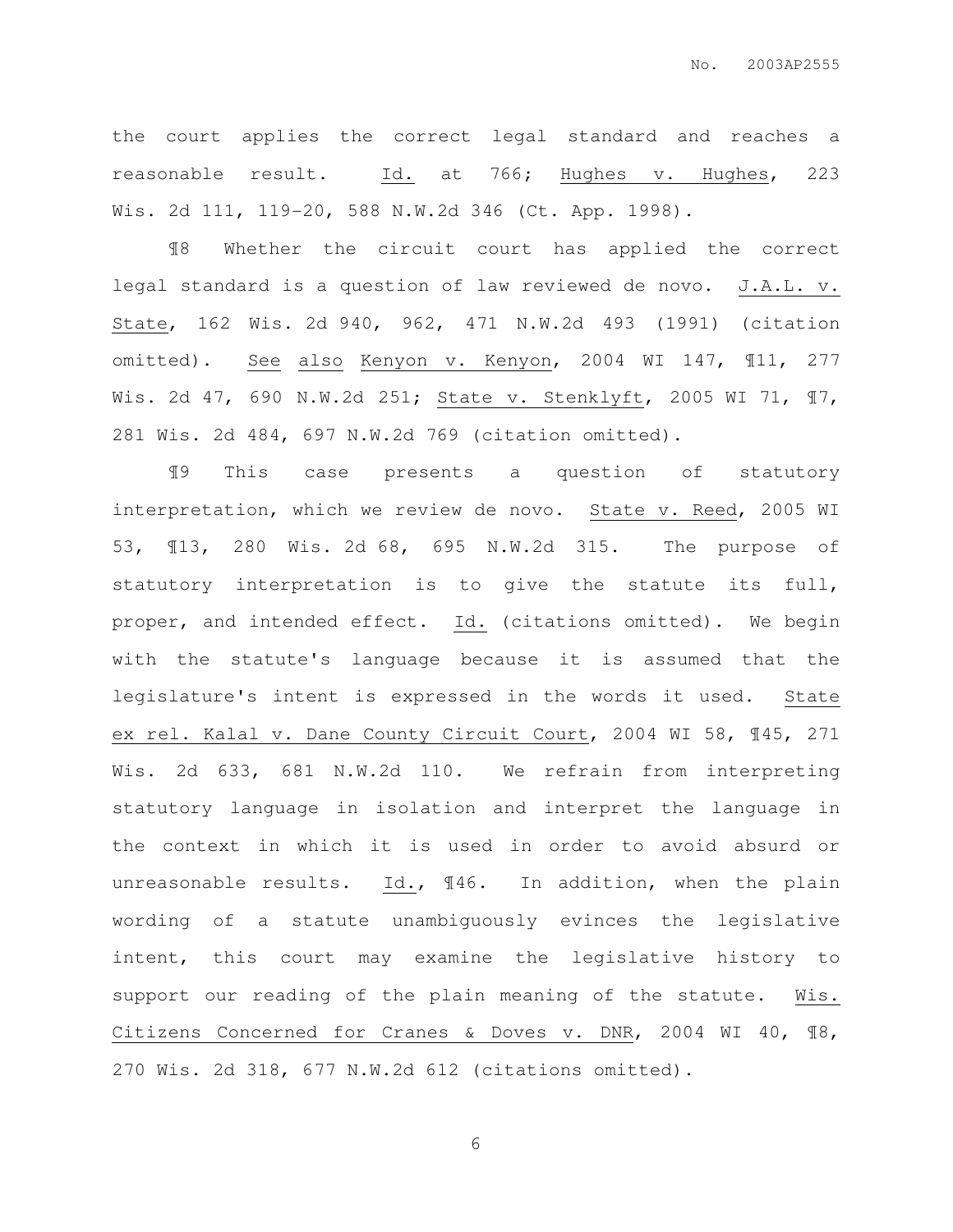¶10 This case compels us to clarify the statutory requirements imposed upon a circuit court in modifying a custody placement order. Michael Landwehr asks this court to find that when both parents are available, willing, and able to accommodate equal placement, and when the parents are located near each other, Wis. Stat. § 767.24(4)(a)2. mandates equal placement because a child's time with his or her parents cannot otherwise be "maximized."

¶11 Although this court has not previously examined the meaning of Wis. Stat. § 767.24(4)(a)2., various published court of appeals decisions have concluded that this statute does not require equal placement. Keller v. Keller, 2002 WI App 161, ¶12, 256 Wis. 2d 401, 647 N.W.2d 426; Lofthus v. Lofthus, 2004 WI App 65, ¶14, 270 Wis. 2d 515, 678 N.W.2d 393; Arnold v. Arnold, 2004 WI App 62, ¶11, 270 Wis. 2d 705, 679 N.W.2d 296. We agree with these conclusions. Our analysis of the plain meaning of Wis. Stat. §§ 767.325 and 767.24(4)(a)2., supported by the statute's legislative history, reveals that the legislature did not intend the term "maximizing" to mean equal placement or equal time.

A

¶12 This case involves a parent's request to substantially modify an existing placement order that has been in effect for at least two years. Prior to substantially modifying any such placement order, the moving party must show that there has been "a substantial change of circumstances since the entry of the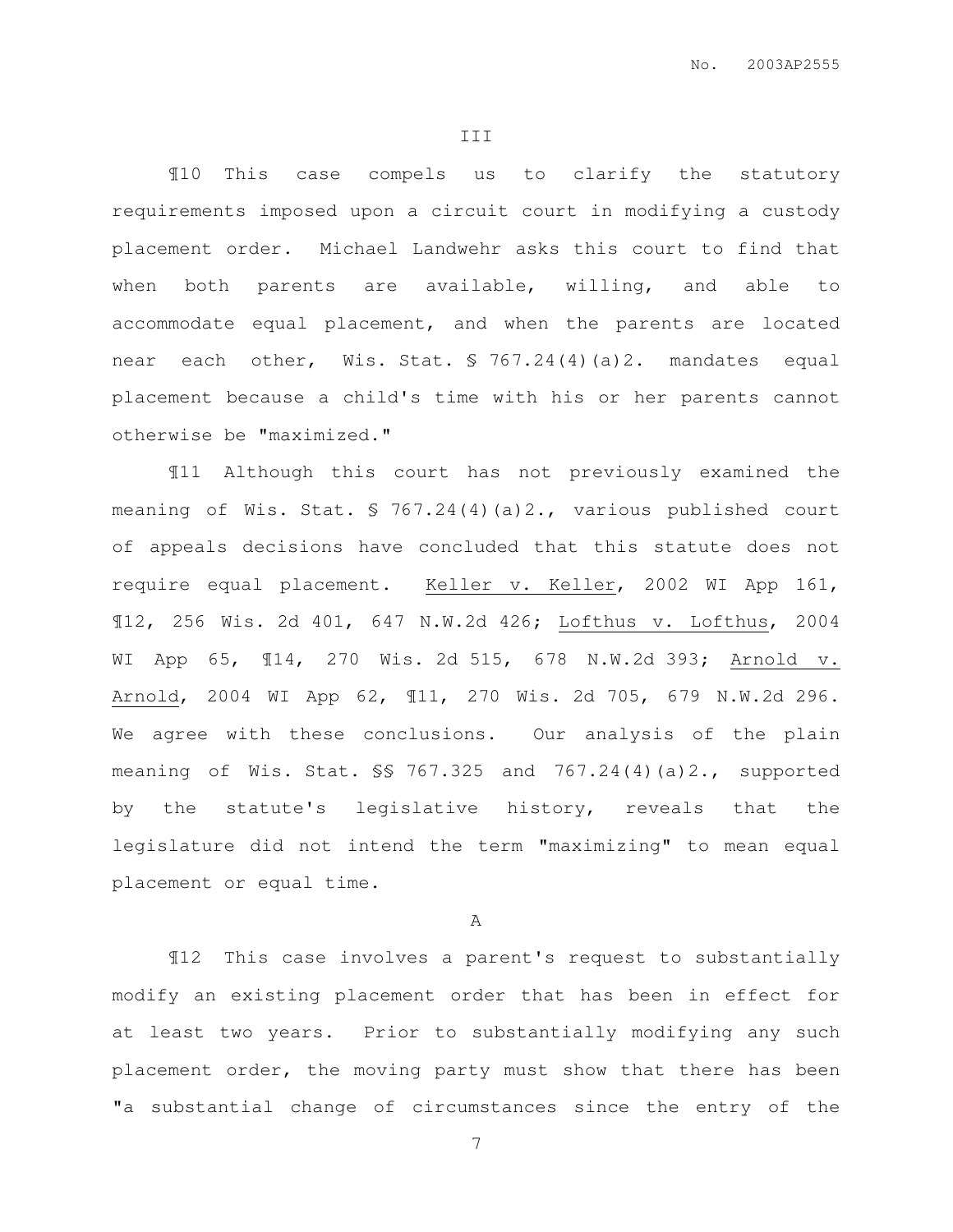last order affecting legal custody or the last order substantially affecting physical placement," and the circuit court must take into account whether the current or future custodial conditions and physical placement are in the child's best interest. Wis. Stat.  $\sqrt{5}$  767.325(1)(b)1.a and b.<sup>7</sup> See also

 $\overline{a}$ 

1. Except as provided under par. (a) and sub. (2), upon petition, motion or order to show cause by a party, a court may modify an order of legal custody or an order of physical placement where the modification would substantially alter the time a parent may spend with his or her child if the court finds all of the following:

 a. The modification is in the best interest of the child.

 b. There has been a substantial change of circumstances since the entry of the last order affecting legal custody or the last order substantially affecting physical placement.

 2. With respect to subd. 1., there is a rebuttable presumption that:

 a. Continuing the current allocation of decision making under a legal custody order is in the best interest of the child.

 b. Continuing the child's physical placement with the parent with whom the child resides for the greater period of time is in the best interest of the child.

 3. A change in the economic circumstances or marital status of either party is not sufficient to meet the standards for modification under subd. 1.

Wis. Stat. § 767.325(1)(b).

<sup>&</sup>lt;sup>7</sup> The statute reads: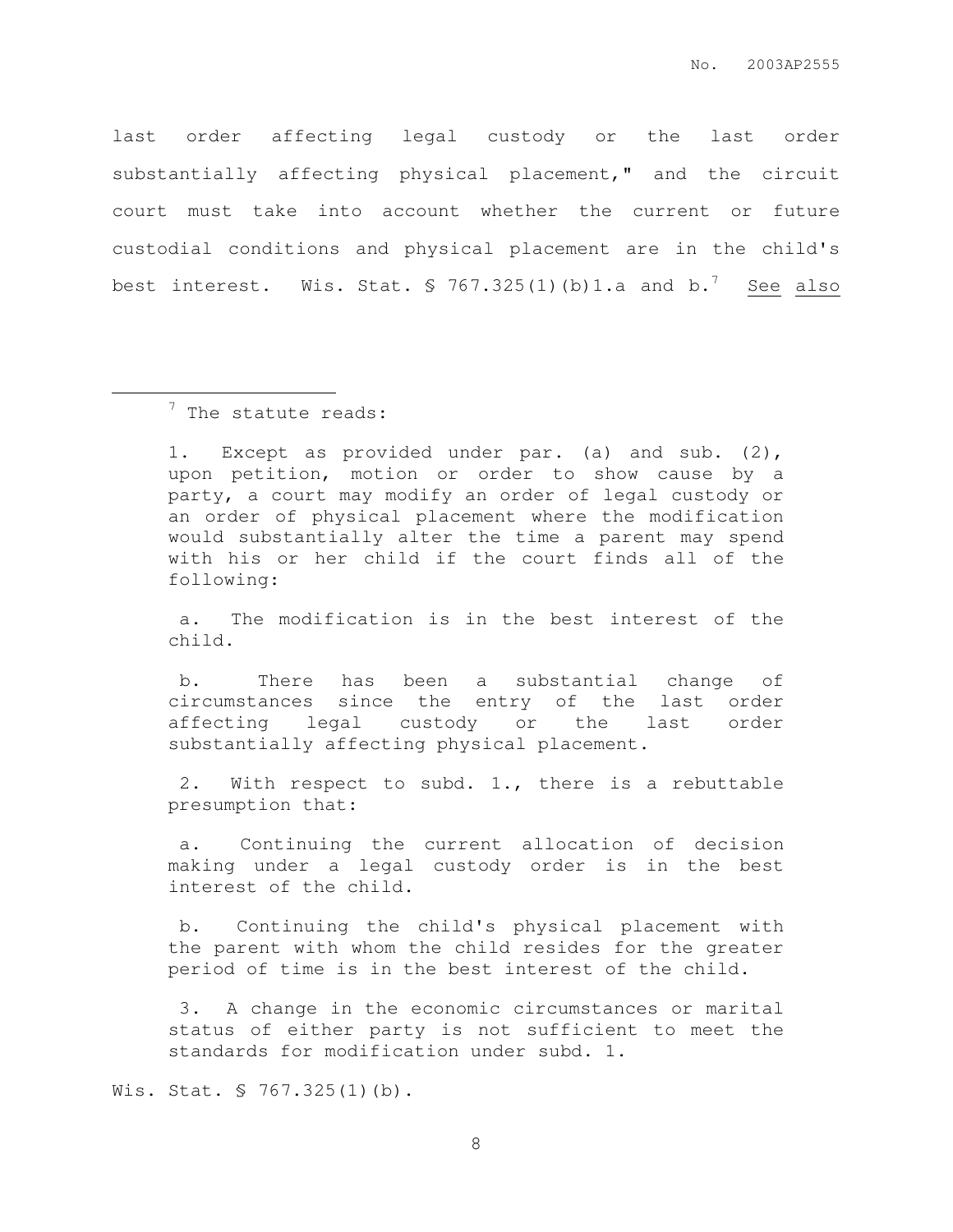Greene v. Hahn, 2004 WI App 214, ¶22, 277 Wis. 2d 473, 689 N.W.2d 657. In this analysis there exists a rebuttable presumption that the status quo is in the best interest of the child. Wis. Stat. § 767.325(1)(b)2. When the initial order granted greater placement with one parent as compared to the other——as the circuit court ordered in this case——continuing the current allocation of decision-making authority under a legal custody order and continuing the child's physical placement with the parent with whom the child resides for the greater period of

If the modifications sought are within two years of the initial order entered under Wis. Stat. § 767.24, the party seeking modification must file a motion that shows by substantial evidence that the modification of custody or placement is necessary because the current conditions are physically or emotionally harmful to the best interest of the child. The statute states:

(a) Within 2 years after initial order. Except as provided under sub. (2), a court may not modify any of the following orders before 2 years after the initial order is entered under s. 767.24, unless a party seeking the modification, upon petition, motion, or order to show cause shows by substantial evidence that the modification is necessary because the current custodial conditions are physically or emotionally harmful to the best interest of the child:

1. An order of legal custody.

 $\overline{a}$ 

2. An order of physical placement if the modification would substantially alter the time a parent may spend with his or her child.

Wis. Stat. § 767.325(1)(a). This statute is inapplicable to the present case.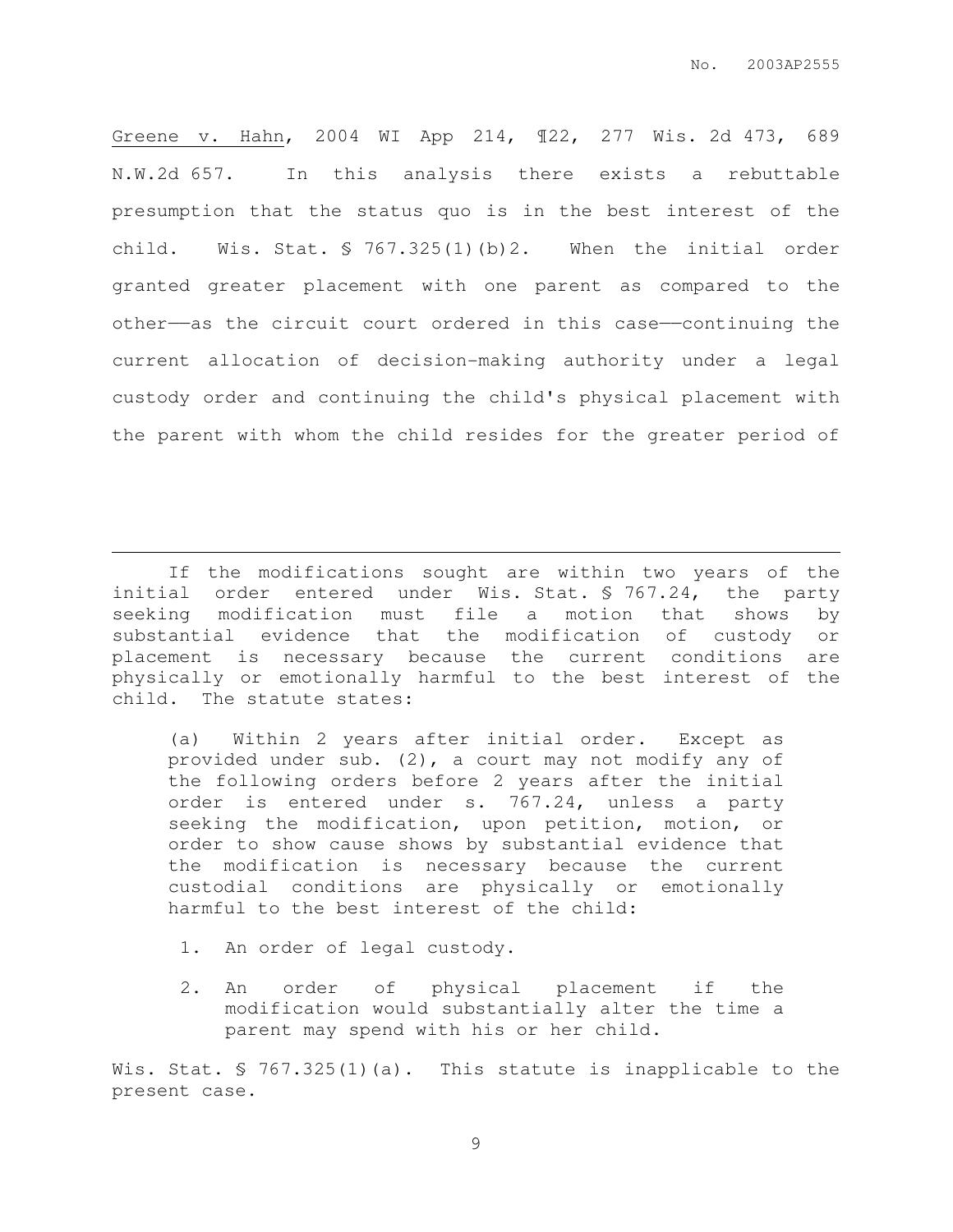time is therefore presumed to be in the best interest of the child. Id.; <sup>8</sup> Greene, 277 Wis. 2d 473, ¶22.

¶13 If the circuit court determines that a change in placement may be appropriate, Wis. Stat. § 767.325(5m) further directs the circuit court to "make its [modification] determination in a manner consistent with s. 767.24," specifically taking into account the 16 factors considered during the court's initial placement determination.<sup>9</sup> Wis. Stat.  $\frac{5}{767.325(5m)}$ .<sup>10</sup>

# <sup>8</sup> The statute reads:

 $\overline{a}$ 

Continuing the child's physical placement with the parent with whom the child resides for the greater period of time is in the best interest of the child.

Wis. Stat. § 767.325(1)(b)2.b.

 $9$  Wisconsin Stat. § 767.24(5) establishes the 16 factors that the circuit court must consider in determining physical placement. The 16 factors include:

1. The wishes of the child's parent or parents, as shown by any stipulation between the parties, any proposed parenting plan or any legal custody or physical placement proposal submitted to the court at trial.

2. The wishes of the child, which may be communicated by the child or through the child's guardian ad litem or other appropriate professional.

3. The interaction and interrelationship of the child with his or her parent or parents, siblings, and any other person who may significantly affect the child's best interest.

4. The amount and quality of time that each parent has spent with the child in the past, any necessary changes to the parents' custodial roles and any reasonable life−style changes that a parent proposes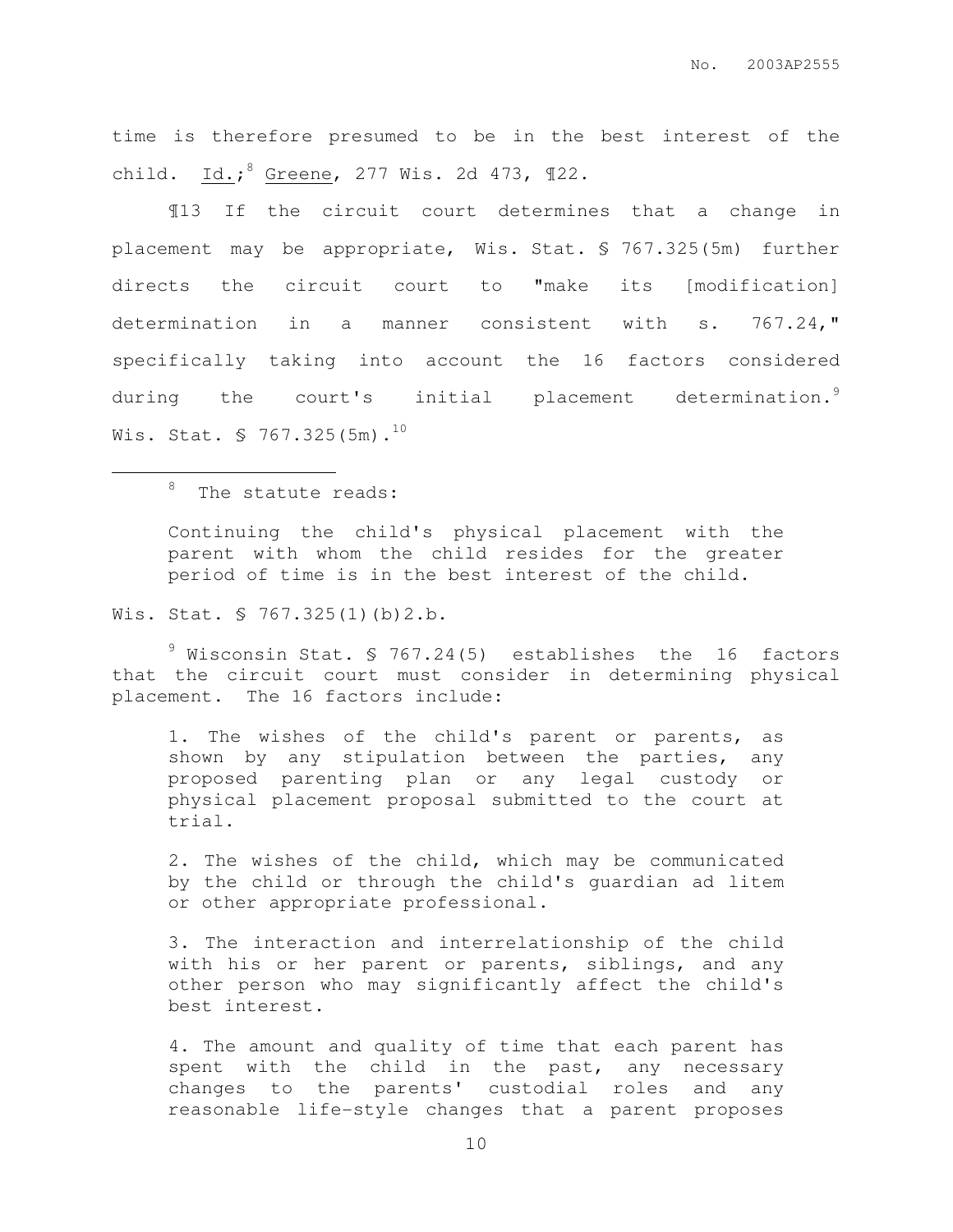to make to be able to spend time with the child in the future.

 $\overline{a}$ 

5. The child's adjustment to the home, school, religion and community.

6. The age of the child and the child's developmental and educational needs at different ages.

7. Whether the mental or physical health of a party, minor child, or other person living in a proposed custodial household negatively affects the child's intellectual, physical, or emotional well−being.

8. The need for regularly occurring and meaningful periods of physical placement to provide predictability and stability for the child.

9. The availability of public or private child care services.

10. The cooperation and communication between the parties and whether either party unreasonably refuses to cooperate or communicate with the other party.

11. Whether each party can support the other party's relationship with the child, including encouraging and facilitating frequent and continuing contact with the child, or whether one party is likely to unreasonably interfere with the child's continuing relationship with the other party.

12. Whether there is evidence that a party engaged in abuse, as defined in s.  $813.122(1)(a)$ , of the child, as defined in s. 48.02(2).

13. Whether there is evidence of interspousal battery as described under s. 940.19 or 940.20(1m)or domestic abuse as defined in  $s. 813.12(1)(am)$ .

14. Whether either party has or had a significant problem with alcohol or drug abuse.

15. The reports of appropriate professionals if admitted into evidence.

16. Such other factors as the court may in each individual case determine to be relevant.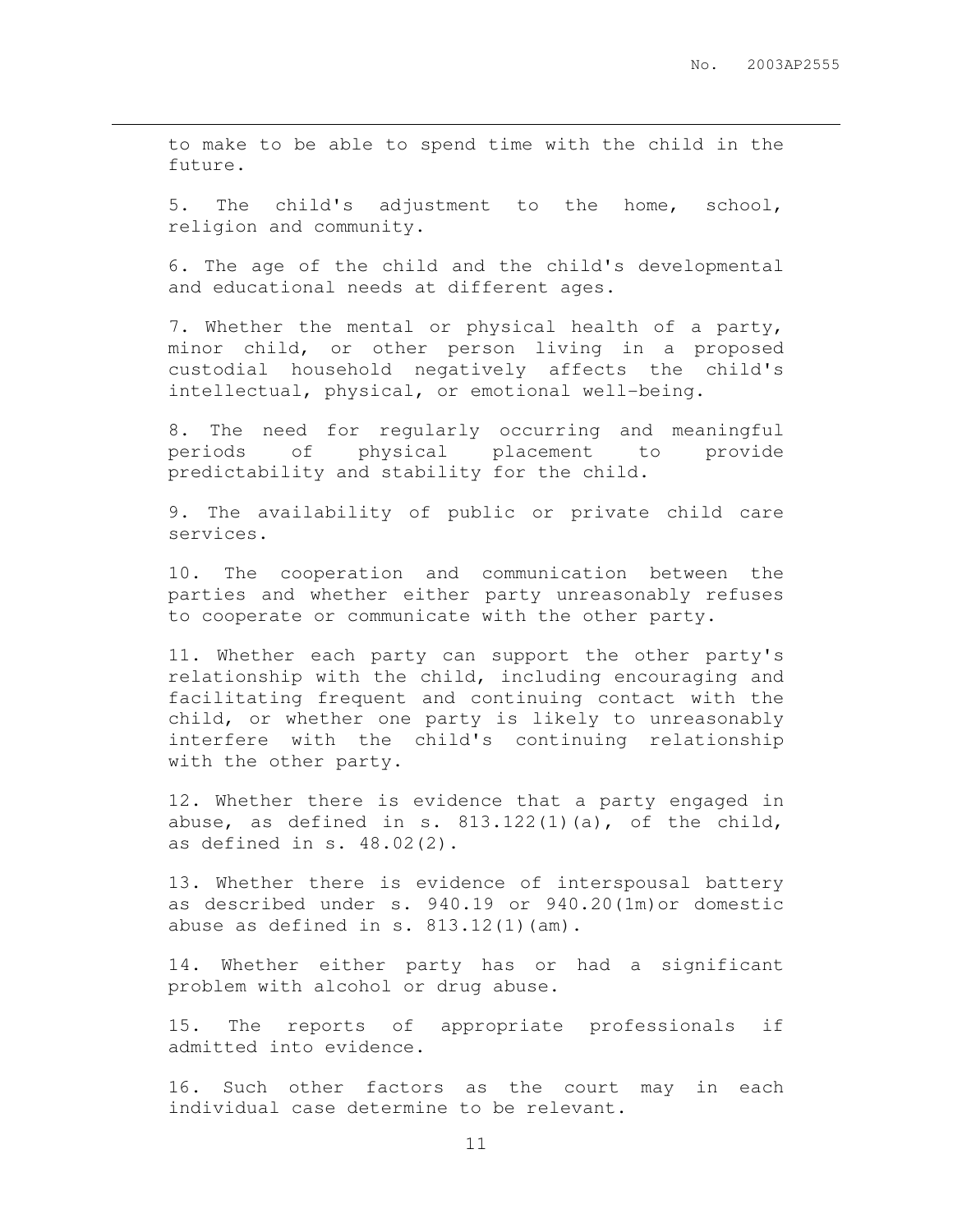¶14 Michael asserts that due to the particular facts and circumstances of his situation——because he now lives a short distance from the children and the children's school and now has a flexible schedule that can accommodate more time with his children——the court should have granted him equal placement. Michael relies on Wis. Stat. § 767.325(5m), which, as stated above, instructs the circuit court to "make its [modification] determination in a manner consistent with 767.24," and the fact that Wis. Stat. § 767.24(4)(a)2. instructs the courts to maximize the time spent with each parent within the placement schedule. Section § 767.24(4)(a)2. states:

In determining the allocation of periods of physical placement, the court shall consider each case on the basis of the factors in sub. (5)(am), subject to sub.

### Wis. Stat. § 767.24(5)(am)(1) to (16).

 $\overline{a}$ 

In addition, Wis. Stat. § 767.24(5)(bm) addresses cases of spousal abuse, battery, or domestic violence, stating that when such circumstances are present, "the safety and well−being of the child and the safety of the parent who was the victim of the battery or abuse shall be the paramount concerns in determining legal custody and periods of physical placement." Such circumstances are not present in this case.

 $10$  The relevant statute states, in full:

In all actions to modify legal custody or physical placement orders, the court shall consider the factors under s. 767.24(5)(am), subject to s. 767.24(5)(bm), and shall make its determination in a manner consistent with s. 767.24.

Wis. Stat. § 767.325(5m).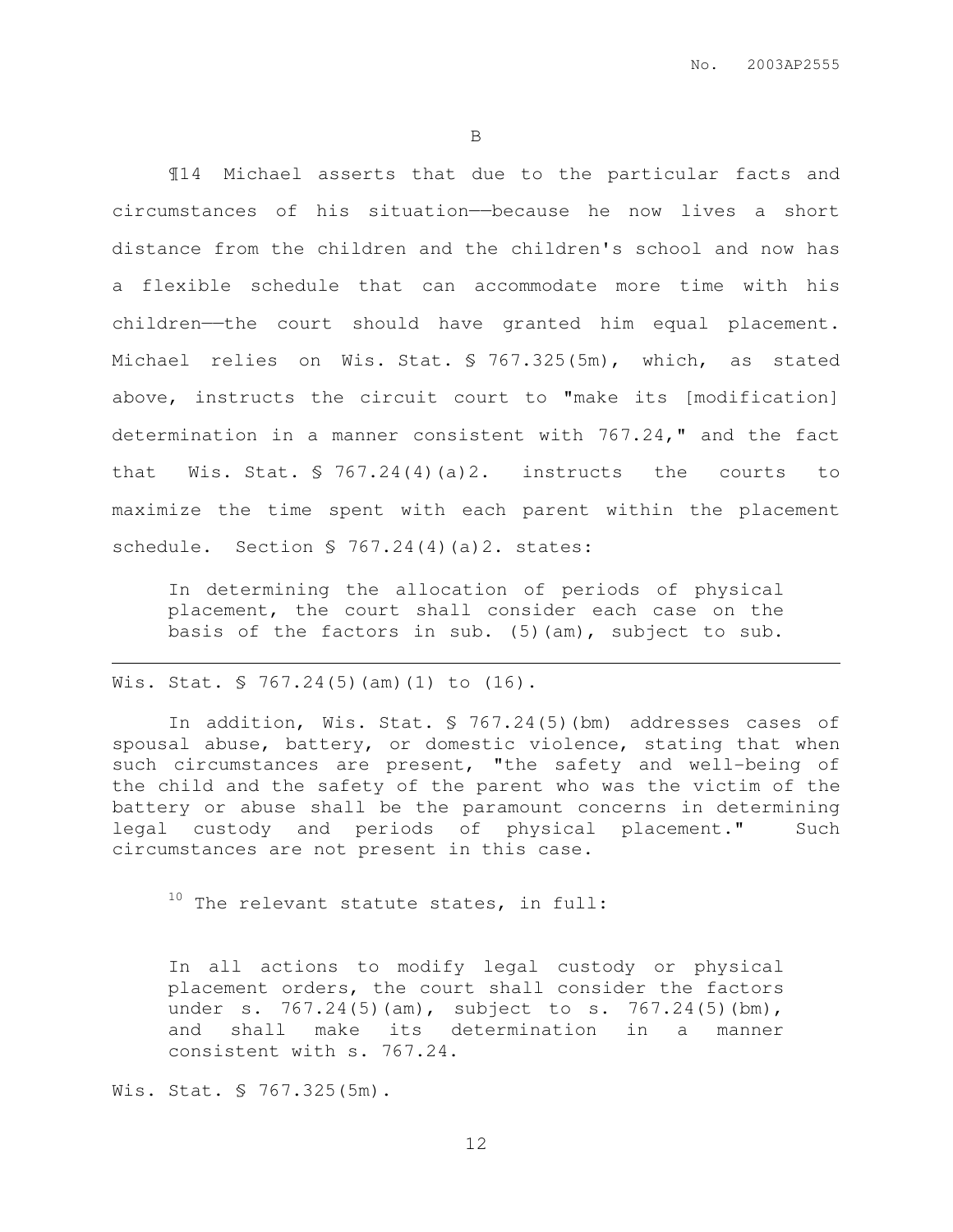(5)(bm). The court shall set a placement schedule that allows the child to have regularly occurring, meaningful periods of physical placement with each parent and that maximizes the amount of time the child may spend with each parent, taking into account geographic separation and accommodations for different households.

Wis. Stat. § 767.24(4)(a)2. (emphasis added).

¶15 We begin our review by examining the text of the statute. Wisconsin Stats. § 767.24(4)(a)2. contains no language regarding the notion of equal placement. Instead, the legislature used the phrase "maximizes the amount of time." The legislature failed to define what it means to maximize the amount of time a child spends with each parent.

¶16 When a statute does not define a term, we examine the ordinary meaning of that term, and rely on dictionary definitions for undefined, non-technical terms. Mared Industries, Inc. v. Mansfield, 2005 WI 5, ¶32, 277 Wis. 2d 350, 690 N.W.2d 835 (quoting State v. Polashek, 2002 WI 74, ¶19, 253 Wis. 2d 527, 646 N.W.2d 330)). The pertinent dictionary definition of "maximize" is "[t]o increase or make as great as possible," and "[t]o find the highest value of." American Heritage Dictionary 1112 (3d ed. 1992). Thus, the legislature has instructed the court to make the amount of time a child spends with each parent as great as possible. In order to determine the proper meaning of this language, we consider the term in the context of the entire subsection in which it is used, Wis. Stat. § 767.24(4)(a)2., and in the context of chapter 767 in its entirety. See Kalal, 271 Wis. 2d 633, ¶46.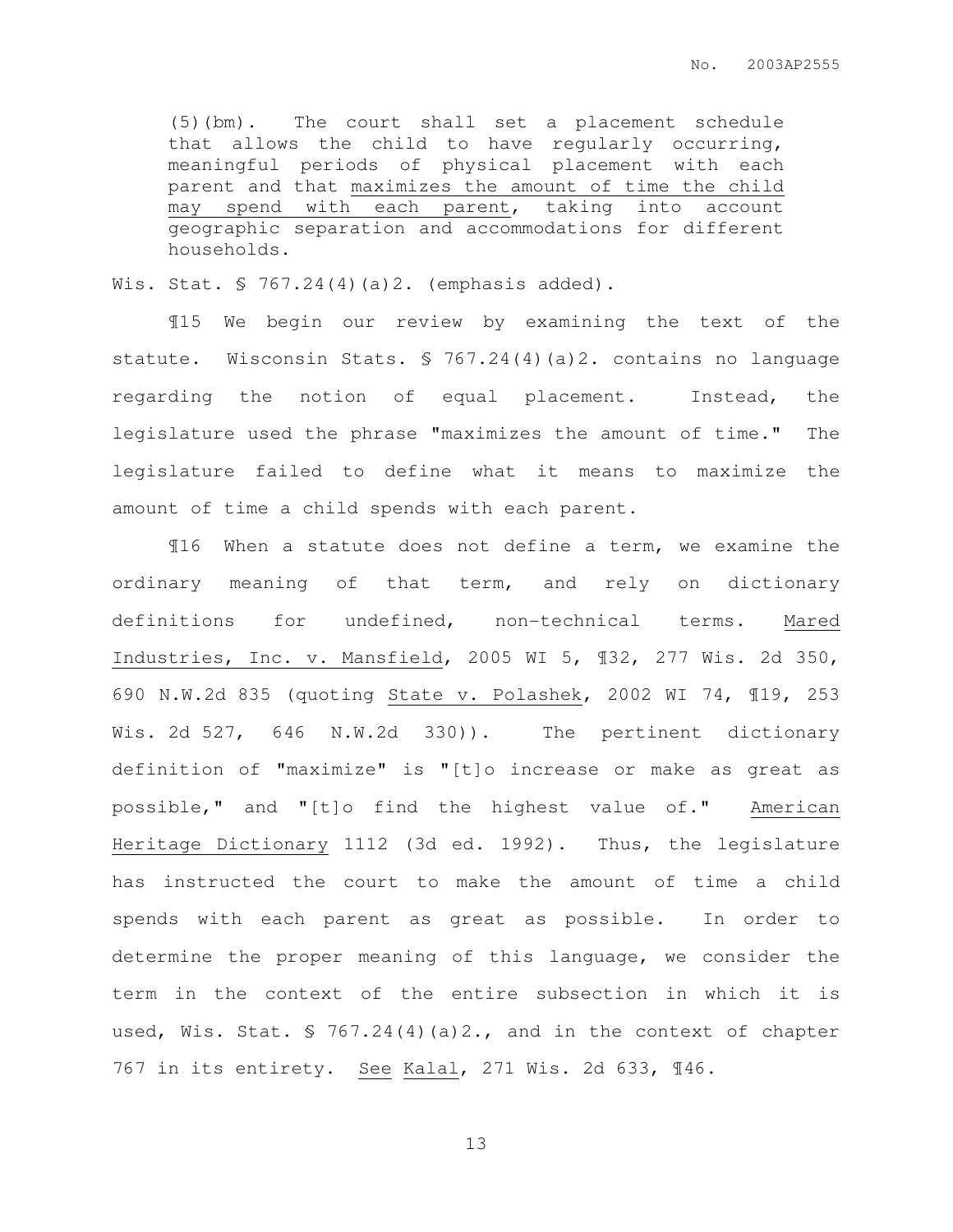¶17 The term "maximizing" is found in the second sentence of subsection  $767.24(4)(a)2$ . The first sentence of the subsection directs that, "[i]n determining the allocation of periods of physical placement, the court shall consider each case on the basis of the factors in sub. (5)(am), subject to sub. (5)(bm)." The circuit court is then instructed to set meaningful periods of physical placement that maximize each parent's time with the children, also taking into account geography and accommodations.

¶18 We conclude that the concept of "maximizing" does not supersede the specific considerations explicitly required under this subsection. Although the statute establishes a general directive for a circuit court to make modification determinations consistent with Wis. Stat. § 767.24, which includes "maximiz[ing] the amount of time the child may spend with each parent," this general directive does not trump the other considerations specifically required in the statute. The statute specifically establishes a presumption of the status quo and specifically requires the court to examine the 16 factors enumerated in Wis. Stat. § 767.24(5). The specific directives involving the status quo presumption and the 16 considerations listed under § 767.24(5)(am) and (bm) clearly and unambiguously control the general directive to "make its determination in a manner consistent with s. 767.24." Wis. Stat. § 767.325(5m). See Abbas v. Palmersheim, 2004 WI App 126, ¶41, 275 Wis. 2d 311, 685 N.W.2d 546 (Lundsten, J., concurring).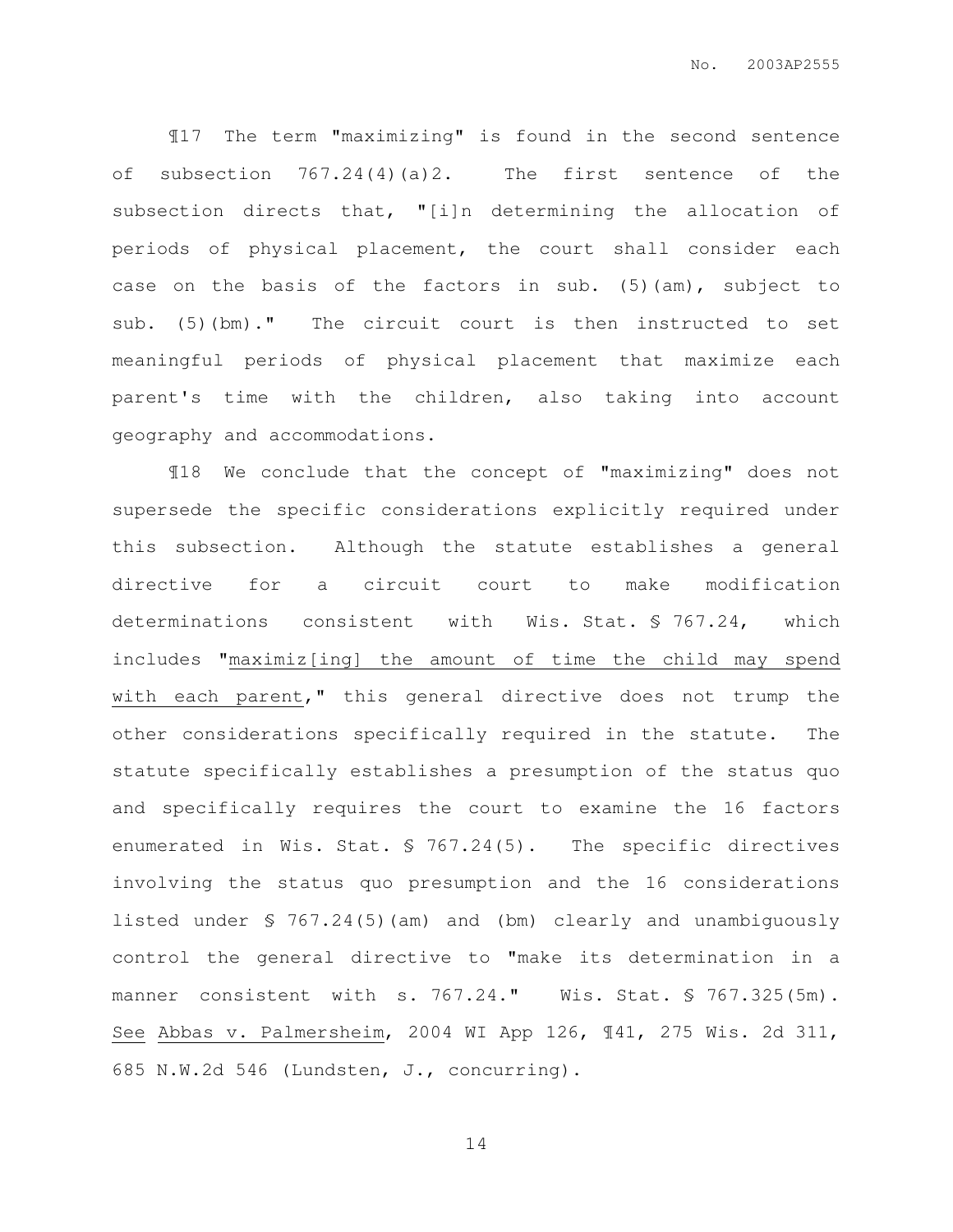¶19 As a result, the circuit court is required to set a placement schedule that establishes meaningful periods of physical placement and maximizes each parent's time with the child, in the context of the status quo presumption and the 16 factors enumerated in Wis. Stat. § 767.24(5) as applied to the particular facts and circumstances of the child.

¶20 Under this statutory scheme, the circuit court is required to take into account all the considerations in making an initial placement decision under Wis. Stat. § 767.24. This, of course, includes the notion of maximizing time with each parent under § 767.24(4)(a)2., but the court must attempt to maximize the children's time with each parent within the context of the various other considerations the court is instructed to contemplate under § 767.24. The term "maximize" does not supersede the trial court's discretion to construct a schedule it determines is in the best interest of the child and otherwise in conformity with the intricate dictates of § 767.24.

¶21 This court has previously recognized that "the legislature has clearly and repeatedly expressed the policy that courts are to act in the best interest of children." Holtzman v. Knott, 193 Wis. 2d 649, 682, 533 N.W.2d 419 (1995). Had the legislature intended to create an equal placement presumption in modification determinations, over and above the other various considerations that the statutes instruct the court to contemplate, the legislature would have used specific and explicit language to accomplish this goal. See, e.g., Eau Claire County v. General Teamsters Union Local No. 662, 2000 WI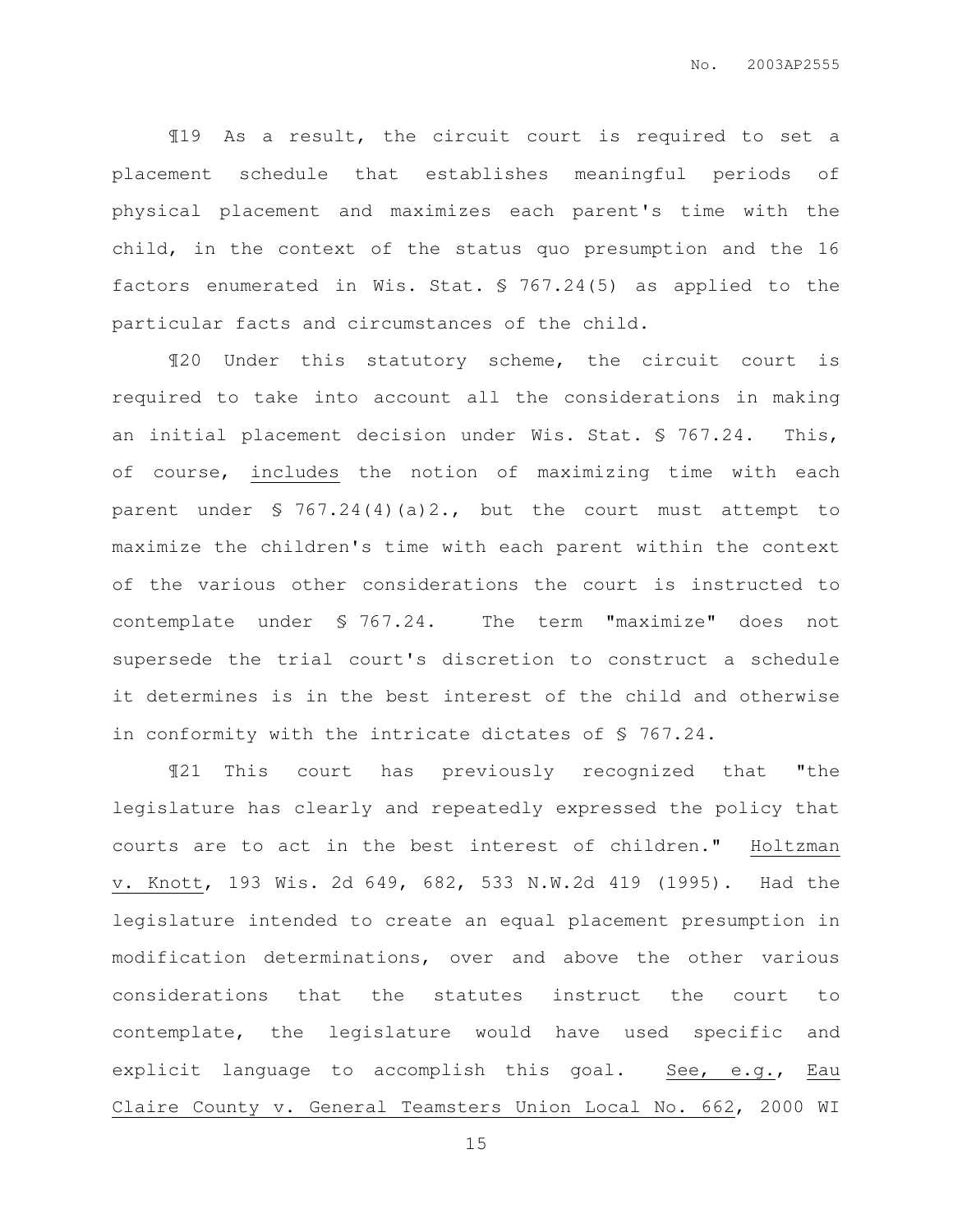57, ¶17, 235 Wis. 2d 385, 611 N.W.2d 744. As we have stated in other contexts, "[s]uch a dramatic change in public policy should not have to be made by inference."  $Id.^{11}$ 

¶22 Moreover, the legislature itself has explicitly recognized that, with respect to the modification of legal custody and physical placement orders, the phrase "maximizes the amount of time" cannot be equated with the notion of "equal placement." Where the initial order has been in existence for more than two years, the legislature has created two separate rebuttable presumptions, both in favor of the status quo. One presumption applies to situations where a child is originally placed with each parent for substantially equal amounts of time. In these situations, there is a rebuttable presumption that maintaining substantially equal periods of physical placement is in the best interest of the child. Wis. Stat. § 767.325 (2)(b). A different presumption applies to situations, like the current case, where the court's original order places a child with one parent for a greater period of time as compared to the other parent. When a party seeks to modify an initial placement order that gives one parent greater placement, there exists a

 $\overline{a}$ 

 $11$  Addressing arbitration, this court stated: "Given such strong statements of public policy favoring arbitration, it is difficult to conceive that the legislature would enact a statute directly in contravention of this state's announced public policy without using specific explicit language to do so. Such a dramatic change in public policy should not have to be made by inference." Eau Claire County v. General Teamsters Union Local No. 662, 2000 WI 57, ¶17, 235 Wis. 2d 385, 611 N.W.2d 744 (citation and quotation omitted).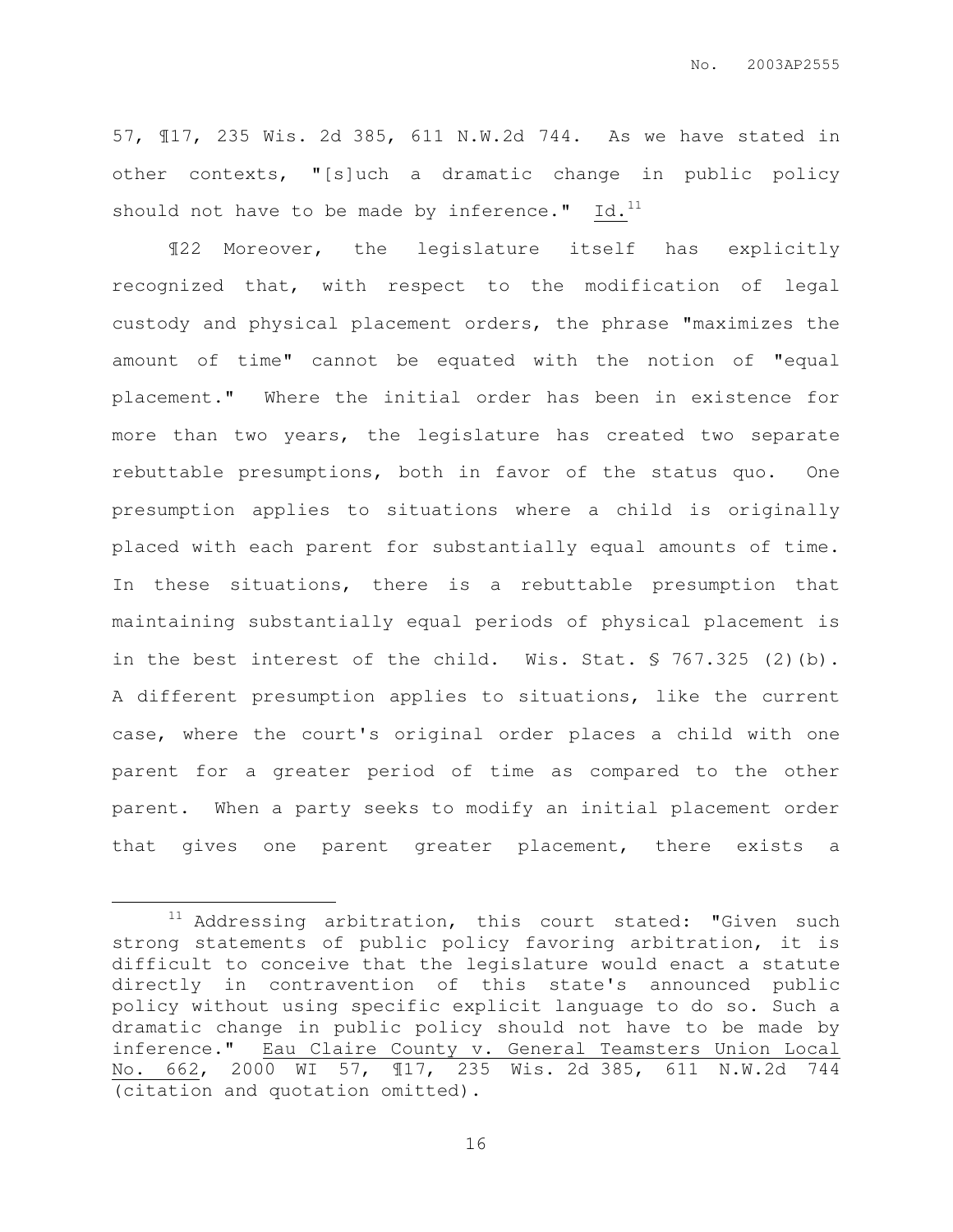rebuttable presumption that continuing the child's physical placement with the parent with whom the child resides for the greater period of time is in the best interest of the child. Wis. Stat. § 767.325(1)(b)2.b. The legislature's explicit creation of alternative presumptions that depend on where the child was initially placed is a legislative recognition that the phrase "maximizes the amount of time" does not mean equal placement is required in modification determinations.

¶23 We therefore conclude that interpreting the term "maximize" to mandate equal placement would be a distortion of the term as it is used within this statutory scheme. The proposed interpretation ignores the additional statutory directives and would allow the "maximizing" principle to trump the statutory emphasis on the child's best interest and other relevant considerations, rendering numerous provisions of the Wisconsin Statutes irrelevant and meaningless.

C

¶24 The legislative history further reinforces the plain language of the statute. Although we need not examine legislative history when we find a statute unambiguous, we occasionally consult the legislative history to demonstrate "how that history supports our interpretation of a statute otherwise clear on its face." Megal Development Corp. v. Shadof, 2005 WI 151, ¶22, 286 Wis. 2d 105, 705 N.W.2d 645 (citation omitted).

¶25 In 1999, the legislature made significant changes to Chapter 767. See 1999 Wis. Act 9 §§ 3051n-3065di. The original version of this Act changed Wis. Stat. § 767.24(5)(bm) to state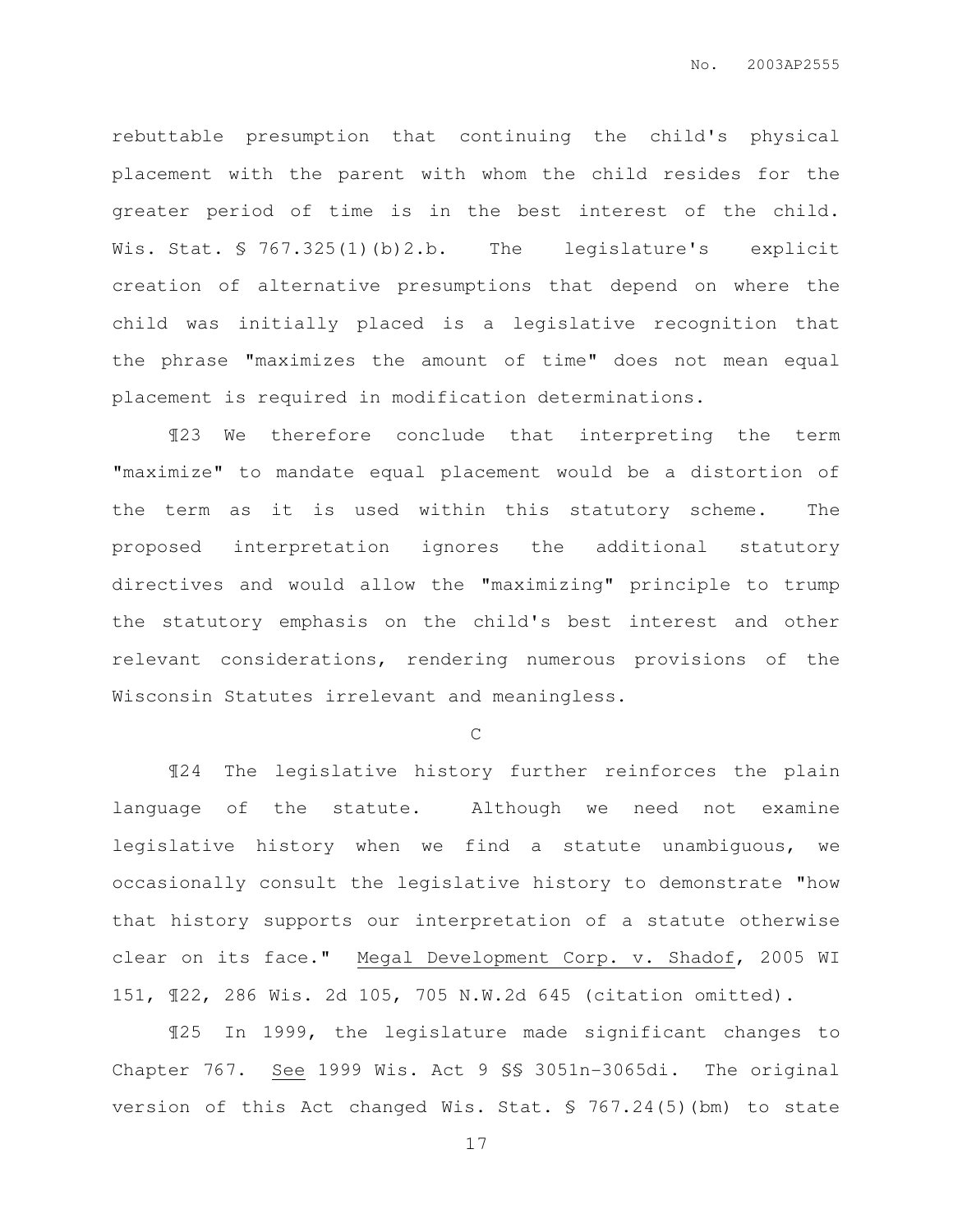that a child had the "right to spend the same or substantial periods of time with each parent." However, then-Governor Tommy Thompson vetoed this provision. Governor Thompson explained his rationale in a veto message that accompanied his veto. Because a governor's veto message is part of the legislative history and is evidence of legislative intent, see Juneau County v. Courthouse Employees, 221 Wis. 2d 630, 649, 585 N.W.2d 587 (1998), we examine his statement to further understand the legislative intent in enacting § 767.24(5)(bm). Governor Thompson stated in his veto message, in relevant part:

Under current law, any placement schedule is evaluated against the standard of what is best for a child. Also under current law, a child is already entitled to periods of physical placement with both parents unless the court determines placement with a parent may be harmful to the child.

Another change introduced creates a goal for the court to award regularly occurring and meaningful periods of physical placement which maximizes the amount of time each parent may spend with a child. I feel this latter change is sufficient to encourage courts to award as much placement as possible to each parent in accordance with what is best for a child. Creating a right of a child, however, goes too far and I object to the use of the budget bill to create new rights for children. If such a right exists, it should receive additional public and legislative review. Furthermore, by framing this issue in terms of a right, this section could arguably override the best interest standard. Therefore, I am vetoing section 3054cw and removing this right.

Governor's Veto Message, October 27, 1999, at 88 (emphasis added).

¶26 Moreover, the same year the legislature enacted the sweeping changes to Chapter 767, the legislators also rejected a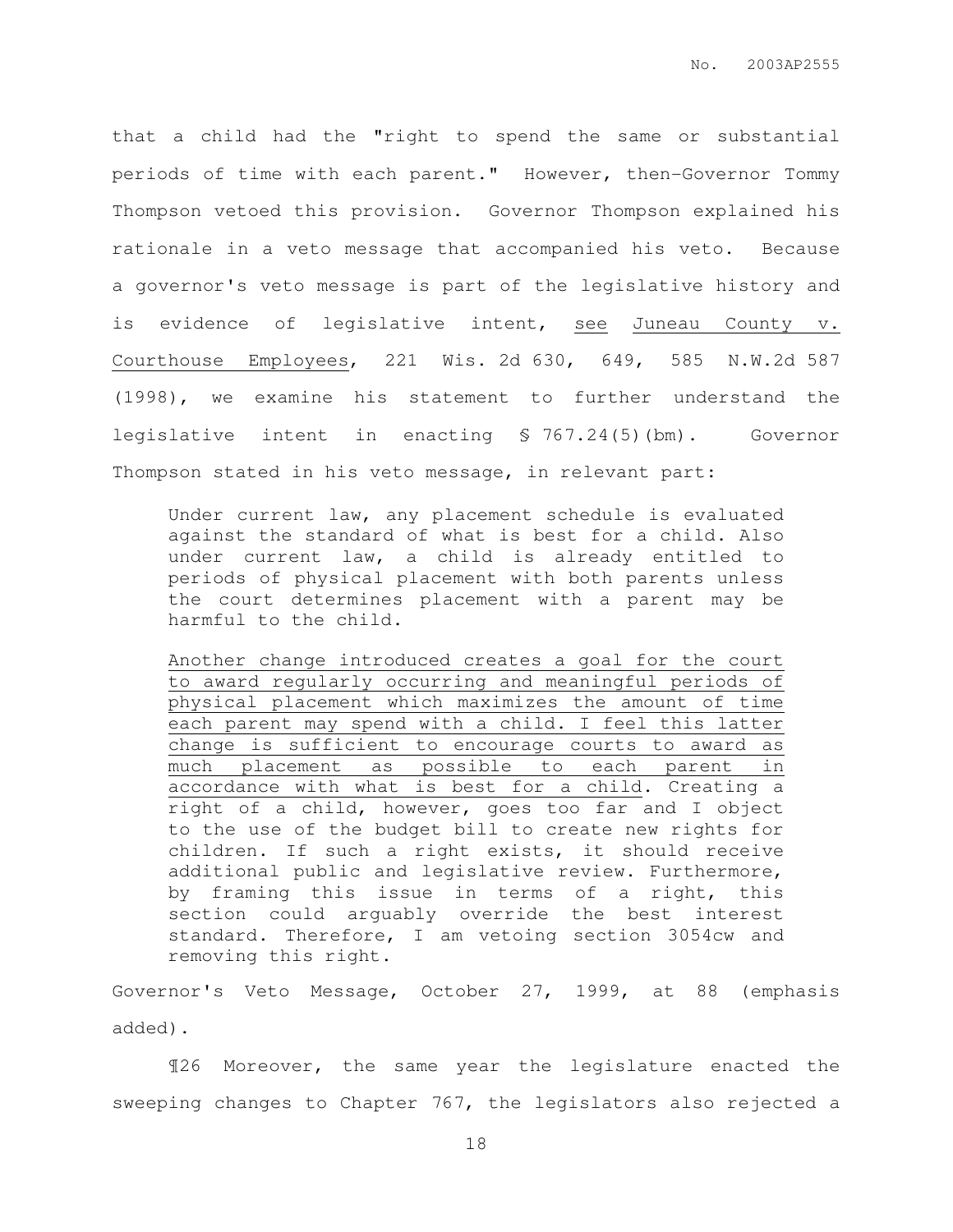bill that would have eliminated the best interest of the child standard and would have created an equal placement presumption in all cases. See 1999 Senate Bill  $107.^{12}$  The legislature rejected SB 107 and instead enacted 1999 Wis. Act 9 §§ 3051n-3065di.

¶27 In addition, 1999 Wis. Act 9 §§ 3051n-3065di also created Wis. Stat. § 767.24(2), which established a presumption of joint legal custody in the initial placement determination. The fact that the legislature established a presumption of joint legal custody but did not use similar terms in § 767.24(4)(a)2., and instead used the phrase "maximizes the amount of time," demonstrates the legislature did not intend the provisions to have the same meaning. Responsible Use of Rural and Agric. Land (RURAL) v. Public Serv. Comm'n of Wis., 2000 WI 129, ¶39, 239 Wis. 2d 660, 619 N.W.2d 888 ("If a word or words are used in one subsection but are not used in another subsection, we must conclude that the legislature specifically intended a different meaning.") (citations omitted).

¶28 Further, when the legislature modified Chapter 767 in 1999, it chose to retain § 767.325(1)(b)2.b., which creates a presumption of the status quo in modification decisions when the original order granted one parent greater placement to continue the child's physical placement with the parent with whom the child resides for the greater period of time.

 $\overline{a}$ 

<sup>&</sup>lt;sup>12</sup> Senate Bill 107 also eliminated the role of guardians ad litem in family court. That portion of the bill is not pertinent to this case.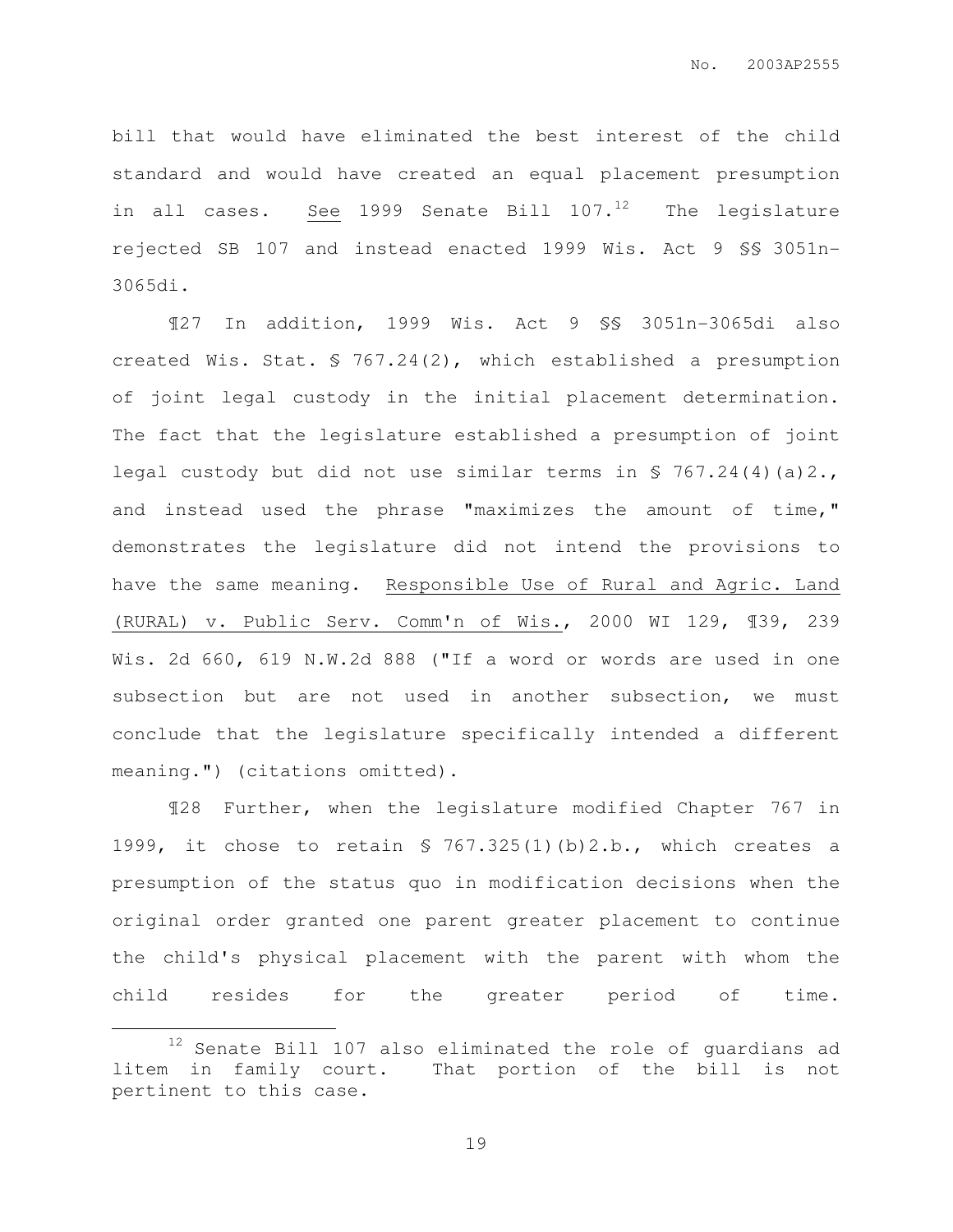Wis. Stat. § 767.325 (1)(b)2.b. Had the legislature wanted to replace the status quo presumption with a presumption of equal placement in modification decisions, it would have done so explicitly by changing these provisions.

¶29 The legislative history clearly supports the plain language of the statute: the maximization language was intended neither to override the best interests standard, nor to create a presumption of equal physical placement when the original placement order granted one parent greater placement.

D

¶30 Applying the plain meaning of the statutes to the present case, we conclude that the court did not abuse its discretion in modifying Michael's placement order.

¶31 We note that the circuit court's discretion is entitled to deference if it applies the correct legal standard and reaches a reasonable result. See Hughes, 223 Wis. 2d at 119-20. The circuit court determined that modification of the placement order was in the children's best interest and that the circumstances had substantially changed when Michael became self-employed and moved closer to his children. In addition, the trial court concluded that Michael successfully rebutted the presumption that the status quo was not in the children's best interest during the summer months, but that Michael failed to rebut the presumption that continuing the children's placement during the school year was in the children's best interest. In modifying the placement order, the circuit court also considered the factors relevant to the Landwehr children's particular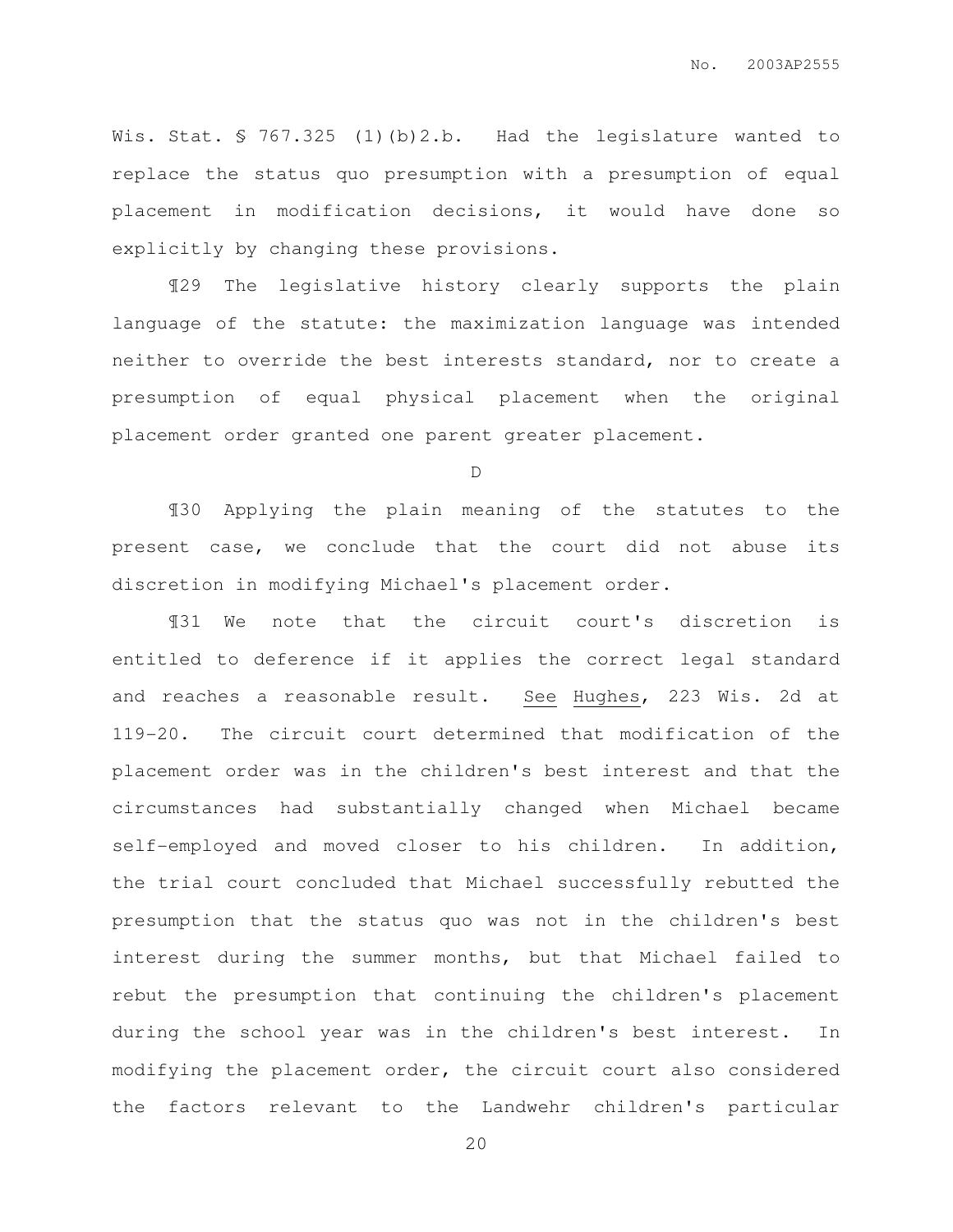situation, such as the children's adjustment to their home and school, their existing placement order, their developmental needs, their need for stability, and the parents' relationship.

¶32 Upon consideration of the children's best interest and factors relevant to the Landwehrs' particular situation, the circuit court increased the children's placement with their father during the summer months, but found that modification of the existing placement schedule during the school year was not in the children's best interest. We find that the record reflects that the court applied the correct legal standard and reached a reasonable conclusion. We therefore affirm the circuit court's modification determinations.

#### IV

¶33 In addition to concluding that the circuit court did not abuse its discretion in modifying Michael's placement order in July 2003, we also acknowledge that in making its modification decision, the circuit court did not issue a written decision setting forth its reasons for the modification. Wisconsin Stats. § 767.325(5) requires a court to state in writing its reasons for a modification when the placement modification is contested. The relevant statute reads, in full:

If either party opposes modification or termination of a legal custody or physical placement order under this section the court shall state, in writing, its reasons for the modification or termination.

Wis. Stat. § 767.325(5) (emphasis added).

¶34 Although the circuit court did not specifically delineate its reasons for the modification decision in a written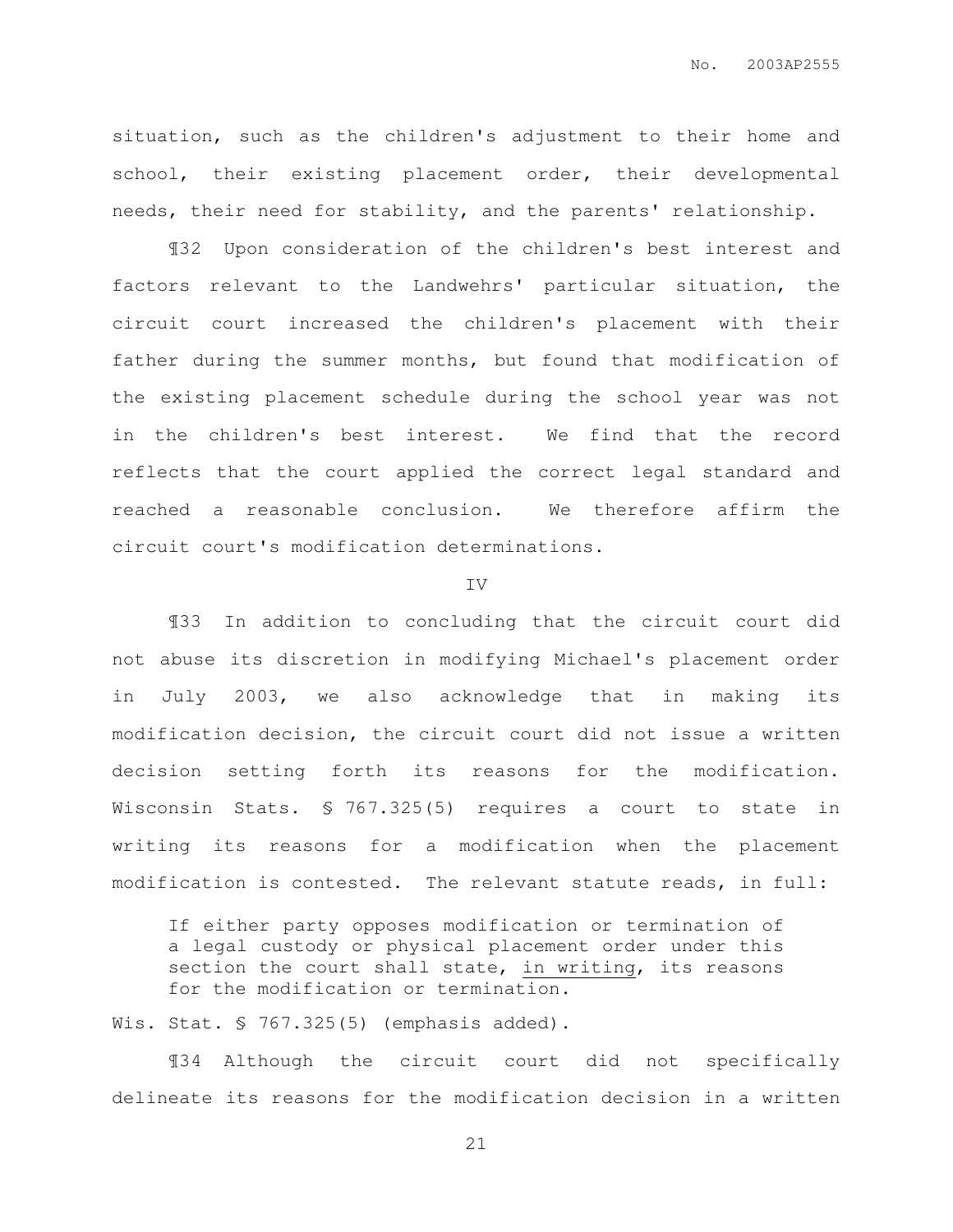decision, we find that under the circumstances of this case, the circuit court order substantially met the requirement of Wis. Stat. § 767.325(5) that the court's reasoning be in writing. First, the circuit court's written order incorporated by reference the court's "findings of facts and conclusions of law on the record on July 11, 2003." Second, upon review of the transcripts of the circuit court's decision on July 11, 2003, we find that the court substantially explained its reasons for the court's modification decision. Third, the court's rationale that is reflected in the record supports the circuit court's modification of Michael's placement schedule. We therefore conclude that the court's order was in substantial compliance with Wis. Stat.  $\sqrt{5}$  767.325(5), that the purpose of  $\sqrt{5}$  767.325 has not been frustrated, $13$  and that a reversal of the orders of the circuit court is not required. See State v. Coble, 100 Wis. 2d 179, 215, 301 N.W.2d 221 (1981).<sup>14</sup>

 $\overline{a}$ 

<sup>&</sup>lt;sup>13</sup> A principal concern of the modification statutes is to protect the best interest of the child. See generally Wis. Stat. \$§ 767.11; 767.24; 767.325.

In addition, another important objective of the modification statutes is continuity in the child's placement. See Wis. Stat. § 767.325(1)(b)2. Here, the custody modification was ordered in July 2003. Reversal of the court's custody order from nearly three years ago does not further the goal of maintaining continuity in the Landwehr children's placement, which the legislature has determined is in the children's best interest.

 $14$  We also note that this issue was not raised, briefed, nor argued by either party.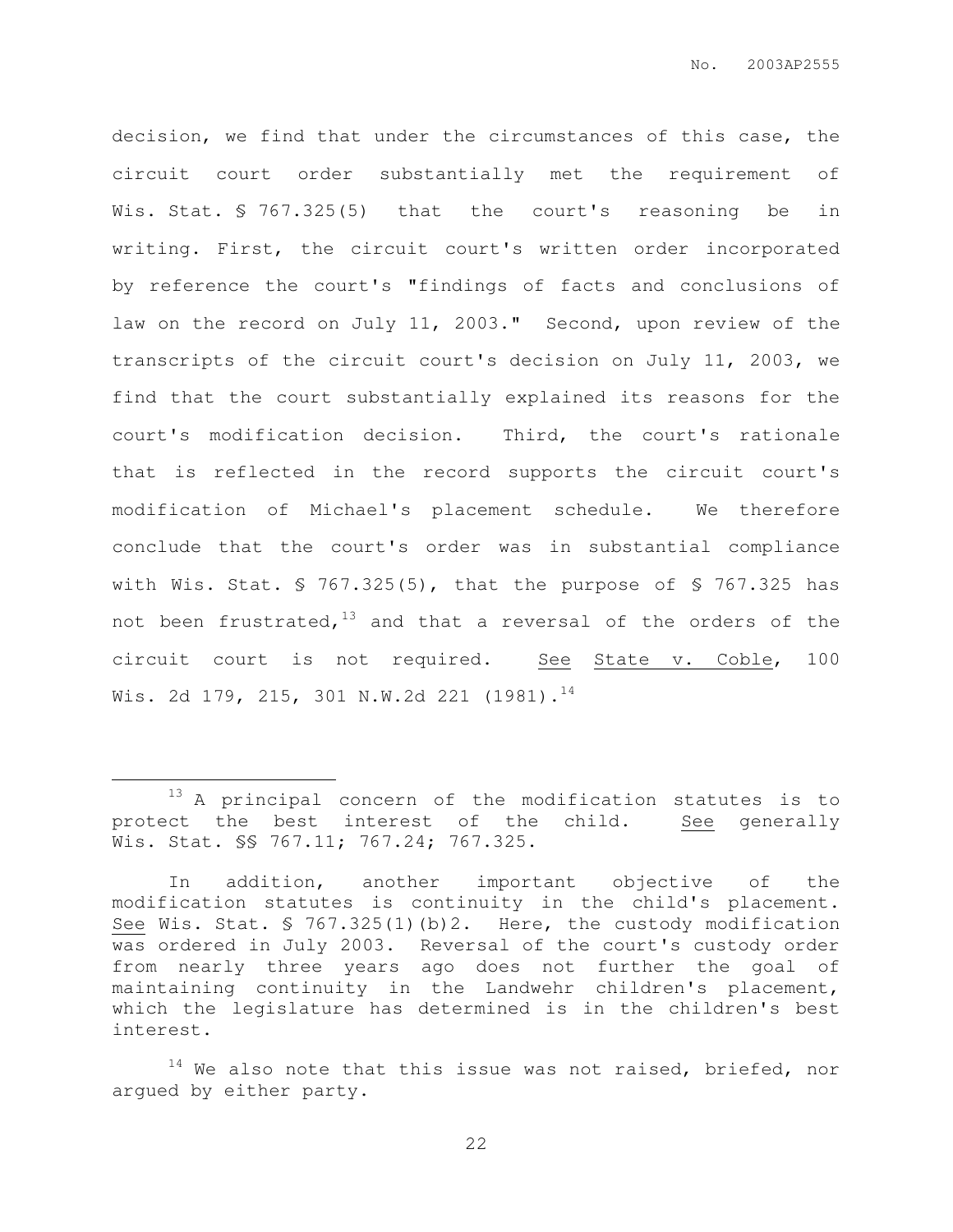V

¶35 We conclude that Wis. Stat. § 767.24(4)(a)2. requires the circuit court to maximize the amount of time within an overall placement schedule and take into consideration the best interest of the child, the presumption of the status quo under Wis. Stat. § 767.325(1) and (2), the general factors listed in § 767.24, and the particular factors listed under § 767.24(5)(am), when relevant to the child. We further conclude that the trial court properly exercised its discretion in retaining the existing school year placement and increasing Michael's summer placement. We therefore affirm the court of appeals.

By the Court.**—** The decision of the court of appeals is affirmed.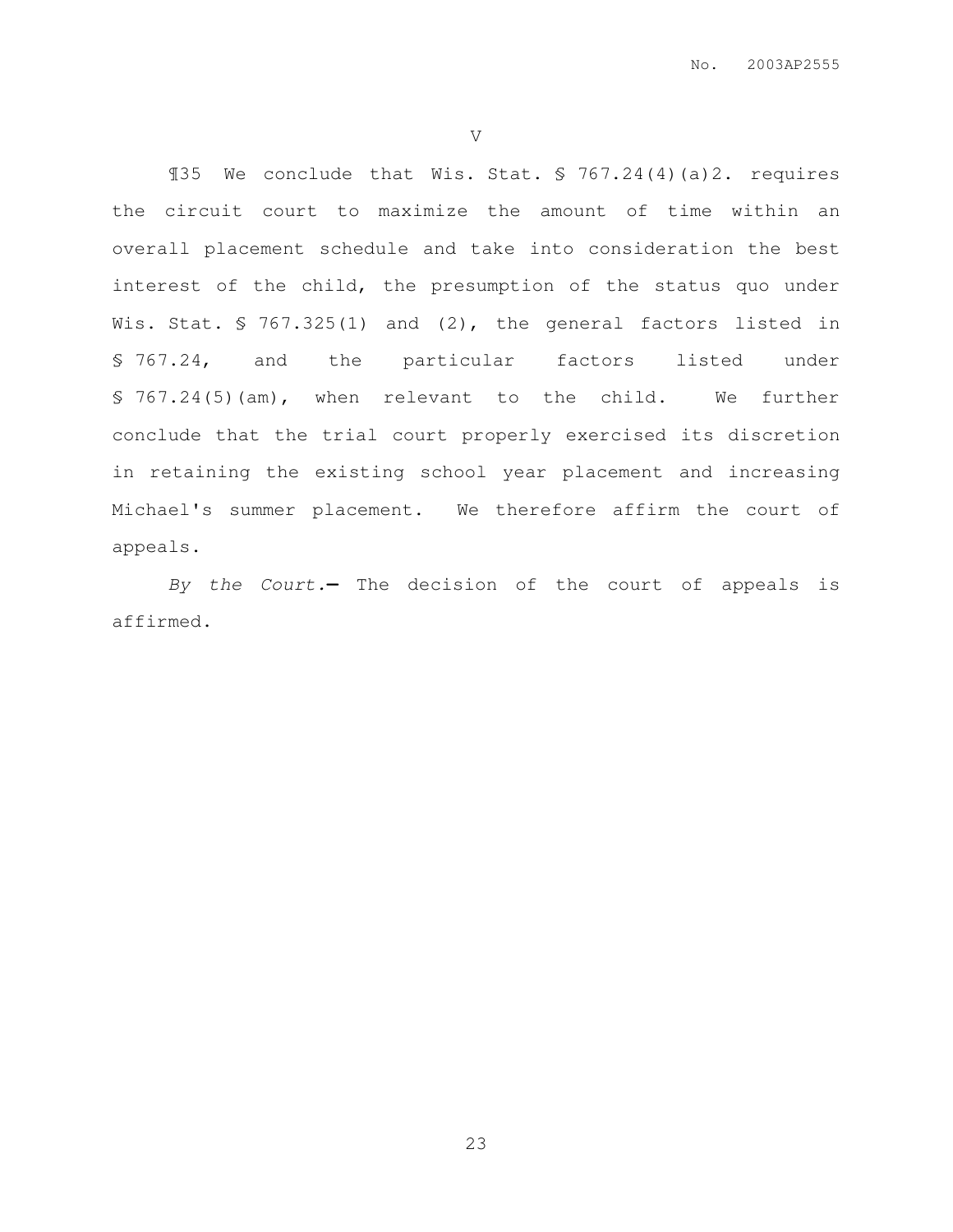¶36 SHIRLEY S. ABRAHAMSON, C.J. (concurring). I write to explain how I read the statutes applicable to the present case.

¶37 First, I discuss how a circuit court proceeds under a request to modify an order of physical placement, including the meaning of the word "maximizes."

¶38 Second, I discuss the statutory requirement that a circuit court state its reasons in writing for modification of physical placement.

I

¶39 The circuit court faced with a request to modify an order of physical placement more than two years after the initial order was entered under Wis. Stat. § 767.24 should approach the request as follows: $1$ 

¶40 The circuit court must determine whether to substantially alter the time a parent may spend with his or her child. Before making any modification that would alter the time a parent may spend with his or her child, the circuit court must find:

> (1) The modification is in the best interest of the child, $^2$  and

> (2) A substantial change of circumstance since the last order substantially affecting physical placement.<sup>3</sup>

 $\overline{a}$ 

 $<sup>1</sup>$  Wis. Stat. § 767.325(1)(b).</sup>

 $^{2}$  Wis. Stat. § 767.325(1)(b)1.a.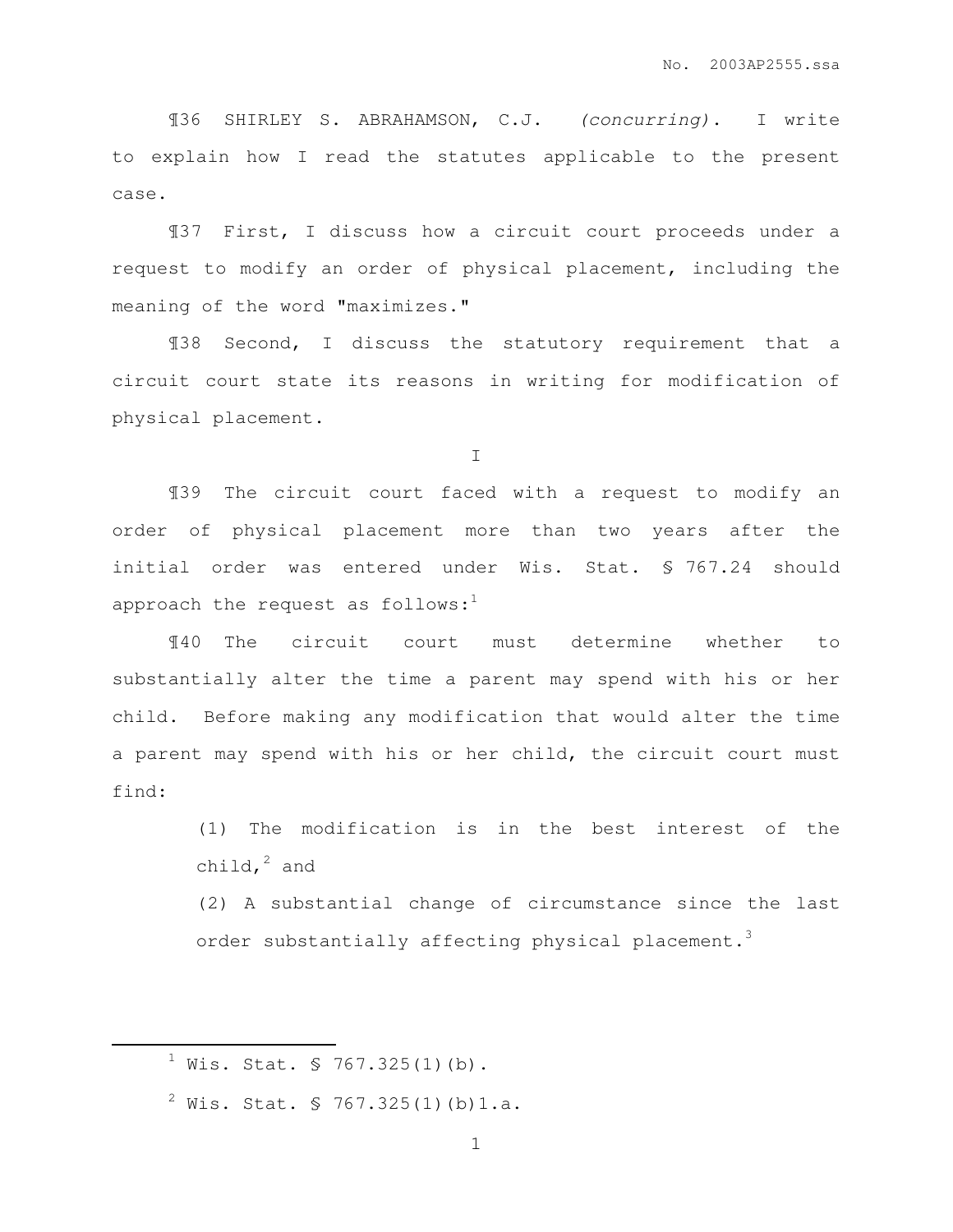¶41 In determining the best interest of the child under (1) above, the circuit court considers the rebuttable presumption that continuing the child's physical placement with the parent with whom the child resides for the greater period of time is in the best interest of the child.<sup>4</sup>

¶42 After considering the presumption, making the necessary findings, and deciding to modify the physical placement, the circuit court then must decide what the physical placement should be. In deciding the modified physical placement, the circuit court "shall consider the factors under s.  $767.24(5)$  (am), subject to s.  $767.24(5)$  (bm),  $5$  and shall make its determination in a manner consistent with s. 767.24."<sup>6</sup>

 $3$  Wis. Stat. § 767.325(1)(b)1.b. Because the initial court order did not provide substantially equal periods of physical placement for the parties, Wis. Stat. § 767.325(2) does not come into play in the present case.

 $4$  Wis. Stat. § 767.325(1)(b)2.b.

 $5$  Wisconsin Stat. § 767.24(5)(bm) refers to an abusive parent. It has no application in the present case.

 $6$  Wisconsin Stat. § 767.325 provides as follows:

Except for matters under s. 767.327 or 767.329, the following provisions are applicable to modifications of legal custody and physical placement orders:

. . . .

 $\overline{a}$ 

(5m) Factors to consider.  $\ldots$  [I]n all actions to modify legal custody or physical placement orders, the court shall consider the factors under s. 767.24(5)(am), subject to s. 767.24(5)(bm), and shall make its determination in a manner consistent with s. 767.24.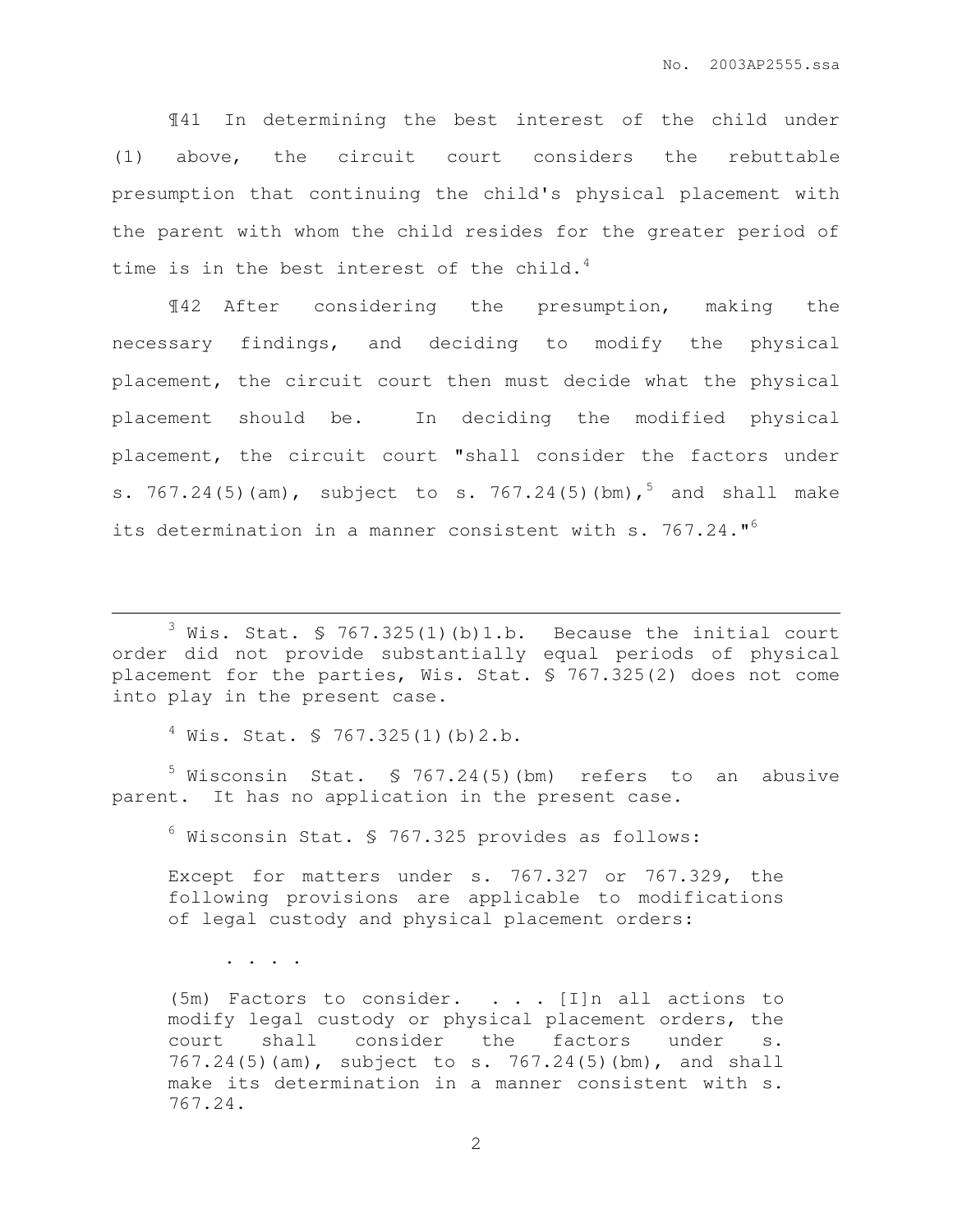¶43 Wisconsin Stat. § 767.24(5)(am) provides that the circuit court "shall consider all facts relevant to the best interest of the child" and lists 17 factors the circuit court shall consider in making its determination about periods of physical placement.

¶44 The circuit court shall make its determination about how to modify the physical placement "in a manner consistent with s. 767.24." This reference to "a manner consistent with s. 767.24" is unclear.<sup>7</sup> The majority opinion reasonably concludes that the reference in § 767.325(5m) to § 767.24 includes § 767.24(4) (as well as any other provision in § 767.24(4) applicable to physical placement), which governs physical placement when a circuit court orders sole or joint legal custody in the initial order.

¶45 Under Wis. Stat. § 767.24(4), in modifying physical placement the circuit court "shall consider each case on the basis of the factors in sub.  $(5)$  (am) . . . [and] shall set a placement schedule that allows the child to have regularly occurring, meaningful periods of physical placement with each

 $\overline{a}$ 

 $7$  See Abbas v. Palmersheim, 2004 WI App 126,  $\P$ 20, 275 Wis. 2d 311, 685 N.W.2d 546.

Does the reference in Wis. Stat. § 767.325(5m) to § 767.24 refer to everything in § 767.24 relating to physical placement, or is the reference only to the provisions of § 767.24 relating to the manner in which the circuit court makes its decisions, as set forth in  $$767.24(6)?$  If the reference is to  $$767.24(4)$ , why did the legislature use the word "manner" and why did the legislature not explicitly refer to § 767.24(4), as it explicitly referred to § 767.24(5)(am) and (bm)? It seems reasonable, however, that a circuit court modifying a physical placement order consider the factors set forth in § 767.24(4).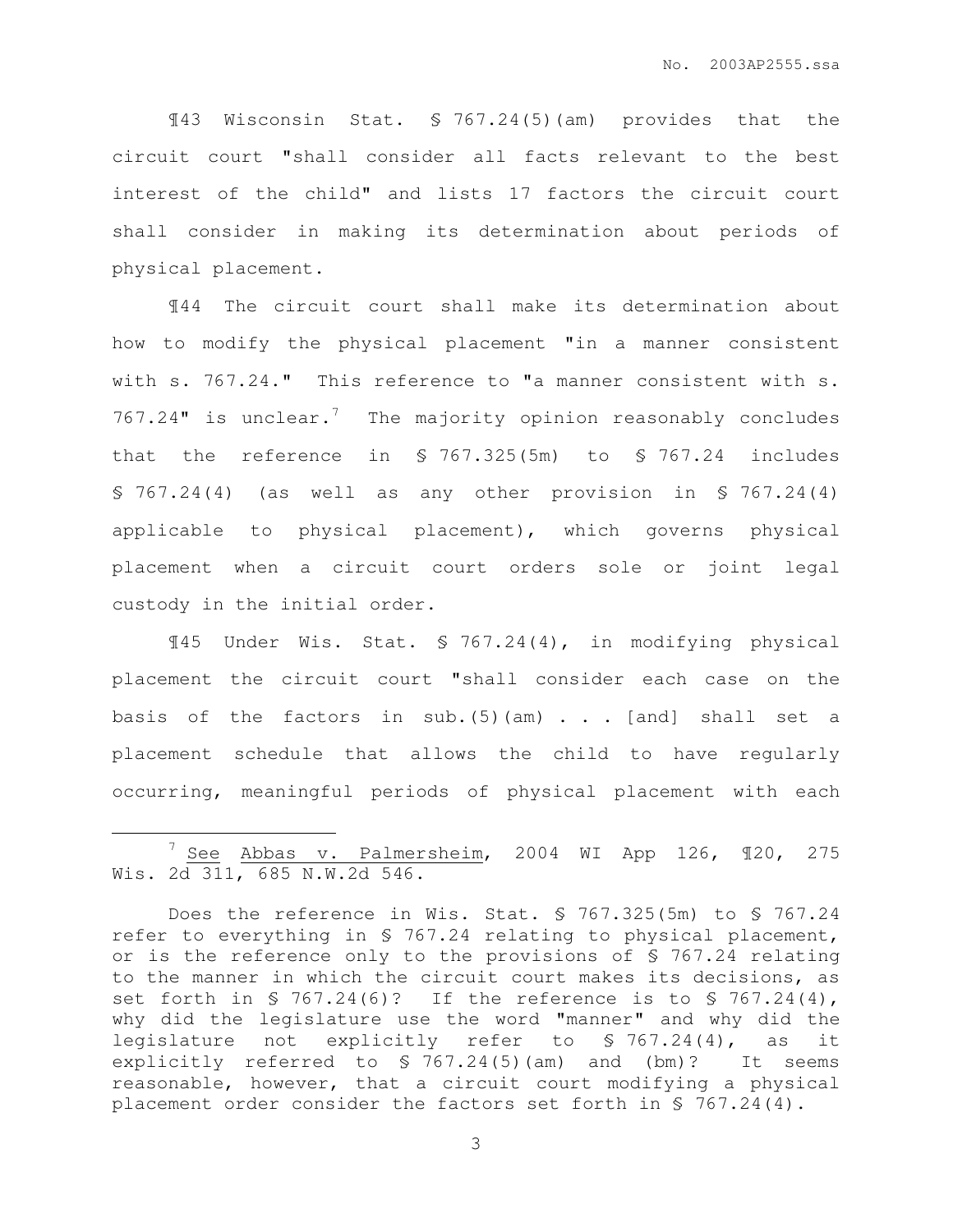parent and that maximizes the amount of time the child may spend with each parent, taking into account geographic separation and accommodations for different households."<sup>8</sup> The question then arises about the meaning of the word "maximizes." $9$ 

¶46 To harmonize the statutes, I conclude that in complying with Wis. Stat. § 767.24(5m) by considering the best interest of the child and the 17 factors, the circuit court shall also "maximize[] the amount of time the child may spend with each parent" by setting a placement schedule that considers the actual amount of time the child is likely to spend with the parent. In other words, the circuit court in setting a placement schedule should, in addition to considering all the other factors required by statute, take into account the actual amount of time the child is likely to spend with each parent. Thus the circuit court might consider such matters as the time the child is, for example, in school, or with a caretaker, or asleep, and the times a parent works or is otherwise unavailable to be with the child.

¶47 I conclude that the approach I have set forth satisfies the statutory requirements and gives meaning to all parts of the statutes.

 $\overline{a}$ 

 $8$  Wis. Stat. § 767.24(4)(a)2. (emphasis added).

<sup>&</sup>lt;sup>9</sup> Several court of appeals decisions have concluded that the statutes do not require equal placement. See, e.g., Keller v. Keller, 2002 WI App 161, ¶¶2, 10, 12, 256 Wis. 2d 401, 647 N.W.2d 426; Arnold v. Arnold, 2004 WI App 62, ¶2, 270 Wis. 2d 705, 679 N.W.2d 296.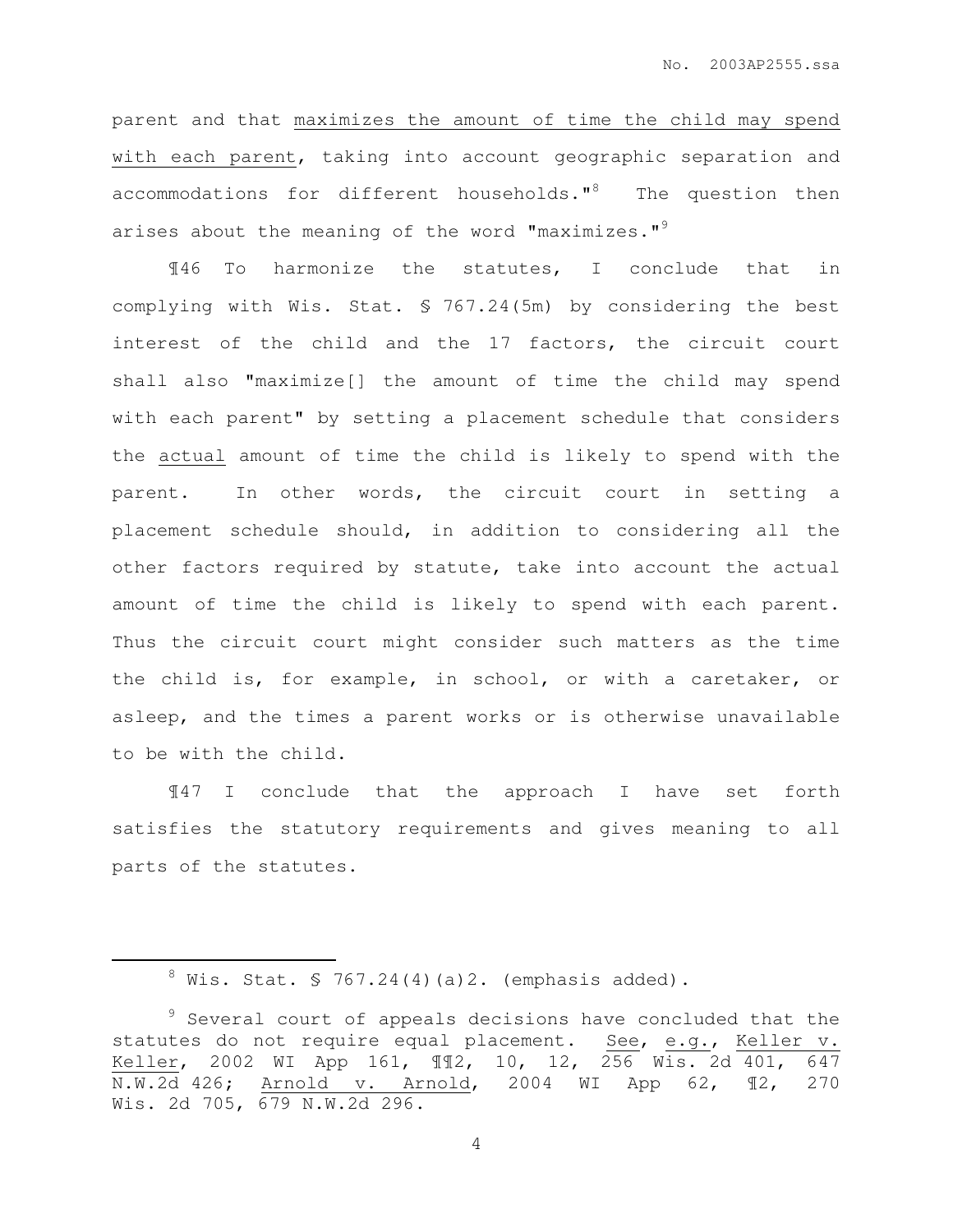II

¶48 I also write to discuss part IV of the majority opinion, majority op., ¶¶33-34, relating to the requirement in Wis. Stat. § 767.325(5) that when either party opposes modification of physical placement, the court shall state in writing its reason for the modification. In the instant case, one of the parents opposed the modification to the physical placement and the circuit court modified physical placement.

¶49 Wisconsin Stat. § 767.325(5) states in full:

(5) Reasons for modification. If either party opposes modification or termination of a legal custody or physical placement order under this section the court shall state, in writing, its reasons for the modification or termination.

¶50 The writing requirement in Wis. Stat. § 767.325(5) may serve several purposes. First and most importantly, the written statement assists the party objecting to modification to understand better the reasons for the circuit court's modification of placement. A circuit court's written statement of reasoning is particularly important in family law cases because of the high percentage of self-represented litigants. $^{10}$ 

¶51 In addition, a written statement of reasons for modification forces the circuit court to think through and

 $\overline{a}$ 

<sup>&</sup>lt;sup>10</sup> See The Wisconsin Pro Se Working Group, Meeting The Challenge of Self-Represented Litigants in Wisconsin 8 (Dec. 2000) (available at http://www.wicourts.gov/about/pubs/supreme/docs/prosereport.pdf) (reporting that in 1999, 53% of the family case litigants in judicial administrative district 10 were not represented by counsel and that 72% of the family case litigants in judicial administrative district 1 (Milwaukee County) were not represented by counsel).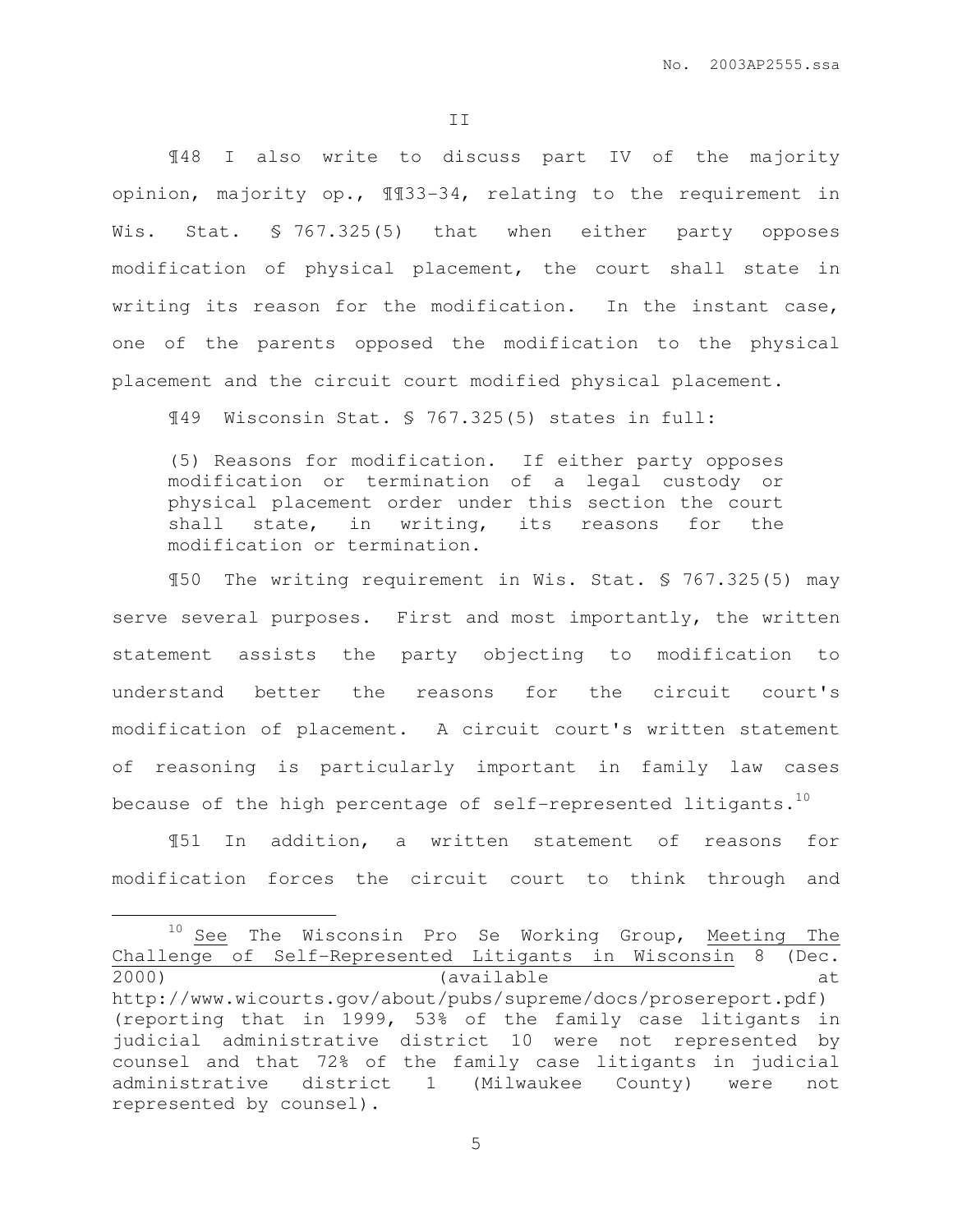express its rationale carefully; allows for easier appellate review to determine whether the circuit court erroneously exercised its discretion; and will later assist a circuit court that may be asked for further modification of physical placement.

¶52 That the legislature wanted a circuit court to write its reasoning is evidenced by yet another requirement applicable to the present case, namely, that a circuit court, in physical placement disputes, state its findings relating to the best interest of the child. Wisconsin Stat. § 767.24(6) states as follows in pertinent part: "If . . . physical placement is contested, the court shall state in writing why its findings relating to . . . physical placement are in the best interest of the child."

¶53 The circuit court in the instant case did not state in writing the reasons for the modification or why its findings are in the best interest of the child. The majority opinion concludes that "the circuit court order substantially met the requirement" that the order be in writing, reasoning that the written order incorporated by reference the findings of fact and conclusions of law stated orally on the record. $^{11}$ 

¶54 I do not think that the writing requirements of Wis. Stat. § 767.24(6) and § 767.325(5) were met in the instant case. Nor were the requirements "substantially met." The legislature

 $\overline{a}$ 

<sup>11</sup> Majority op., ¶34.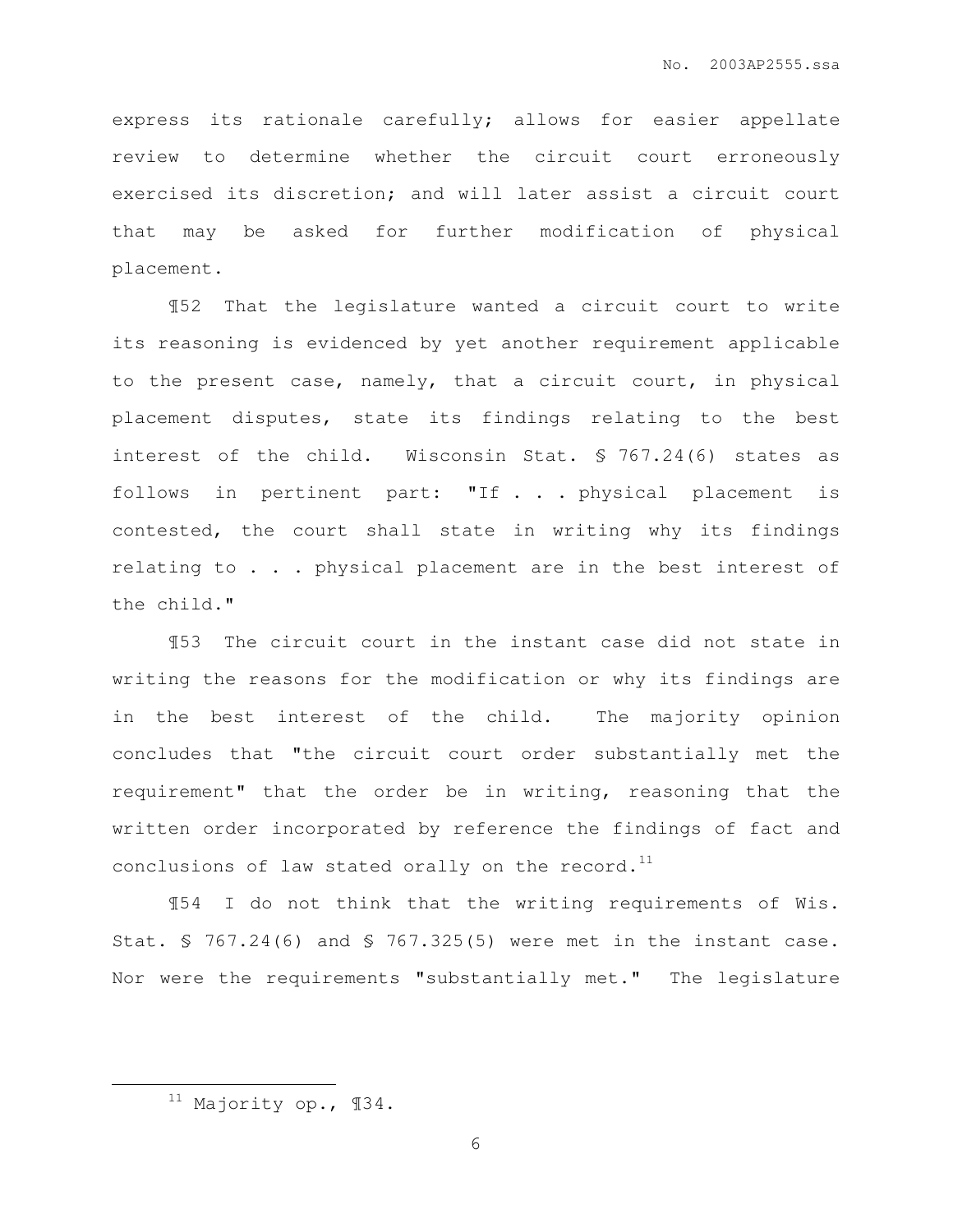has not stated that the circuit court shall incorporate by reference an oral record of its reasons.<sup>12</sup>

¶55 In the instant case neither party claimed that the order did not meet the statutory writing requirements.

¶56 Were this court or the court of appeals considering a challenge to a circuit court's order modifying placement based on the lack of the writings required by Wis. Stat. § 767.24(6) and § 767.325(5), the reviewing court should, in my opinion, remand the case to the circuit court to state its reasoning in writing before determining whether the circuit court erroneously exercised its discretion.

¶57 For the reasons set forth I write separately.

 $\overline{a}$ 

 $12$  The majority cites State v. Coble, 100 Wis. 2d 179, 215, 301 N.W.2d 221 (1981), for the proposition that substantial compliance by the circuit court is sufficient. Coble is not applicable to the instant case. In Coble, Milwaukee County jury commissioners improperly allowed jurors to be dismissed from the jury pool based on the jurors' requests. This court held that the Milwaukee County Circuit Court was in substantial compliance with the jury selection statute and did not frustrate its purpose because, regardless of this error, it provided for an essentially random jury pool. In Coble, the legislative purpose, namely random jury selection, was met. In the instant case, the legislative purposes for requiring written reasons have not been fulfilled.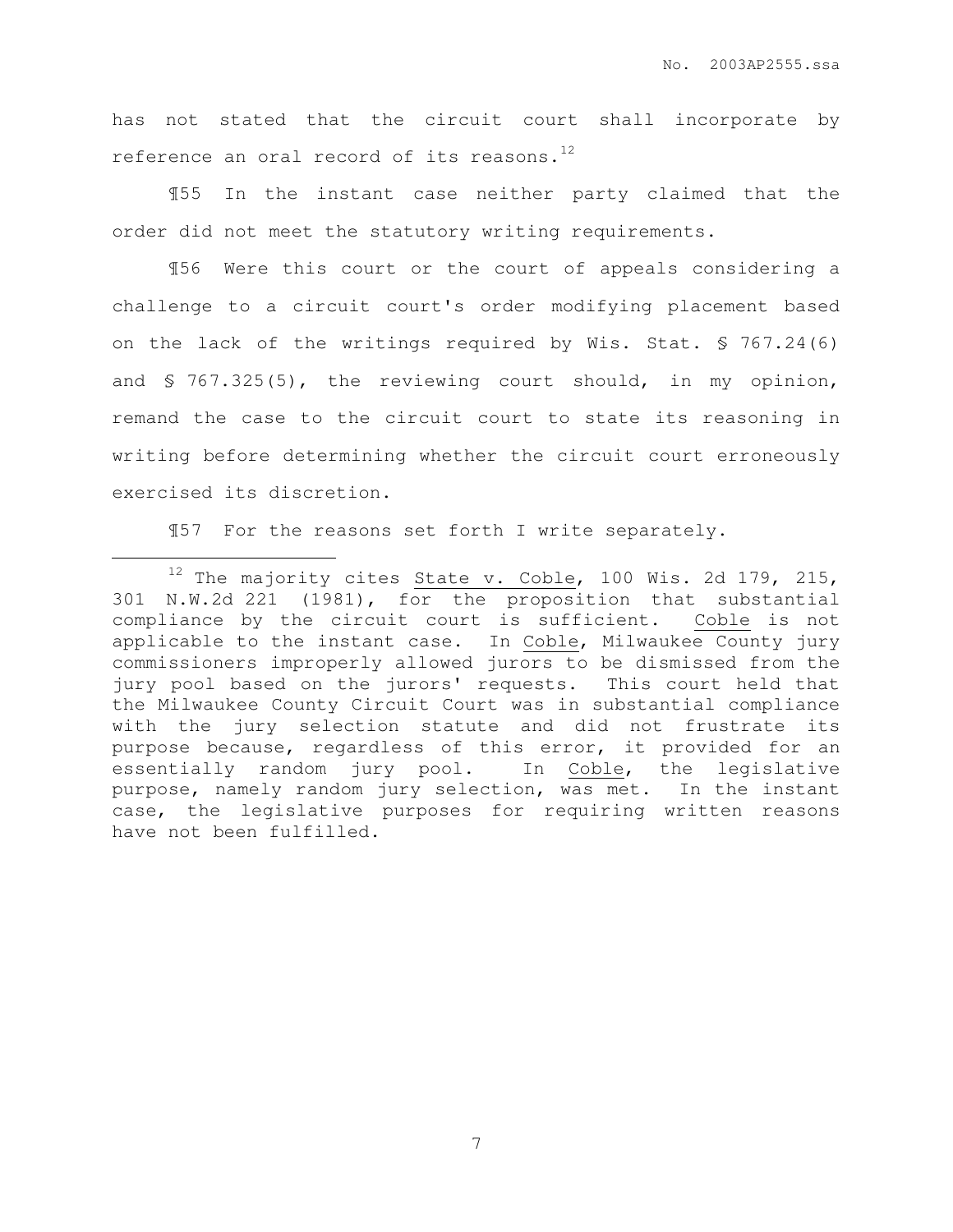¶58 ANN WALSH BRADLEY, J. (concurring). I write separately with regard to the writing requirement of Wis. Stat. § 767.325(5). The majority acknowledges that this issue was not raised, briefed, or argued. Majority op., ¶34 n.14.

¶59 Without the assistance of adversarial briefing or arguments, both the majority and the above concurrence divine purposes behind the writing requirement. See id., ¶34 & n.13; concurrence, ¶50. They do not agree on those purposes. I would leave for another day our interpretation of the writing requirement in § 767.325(5).